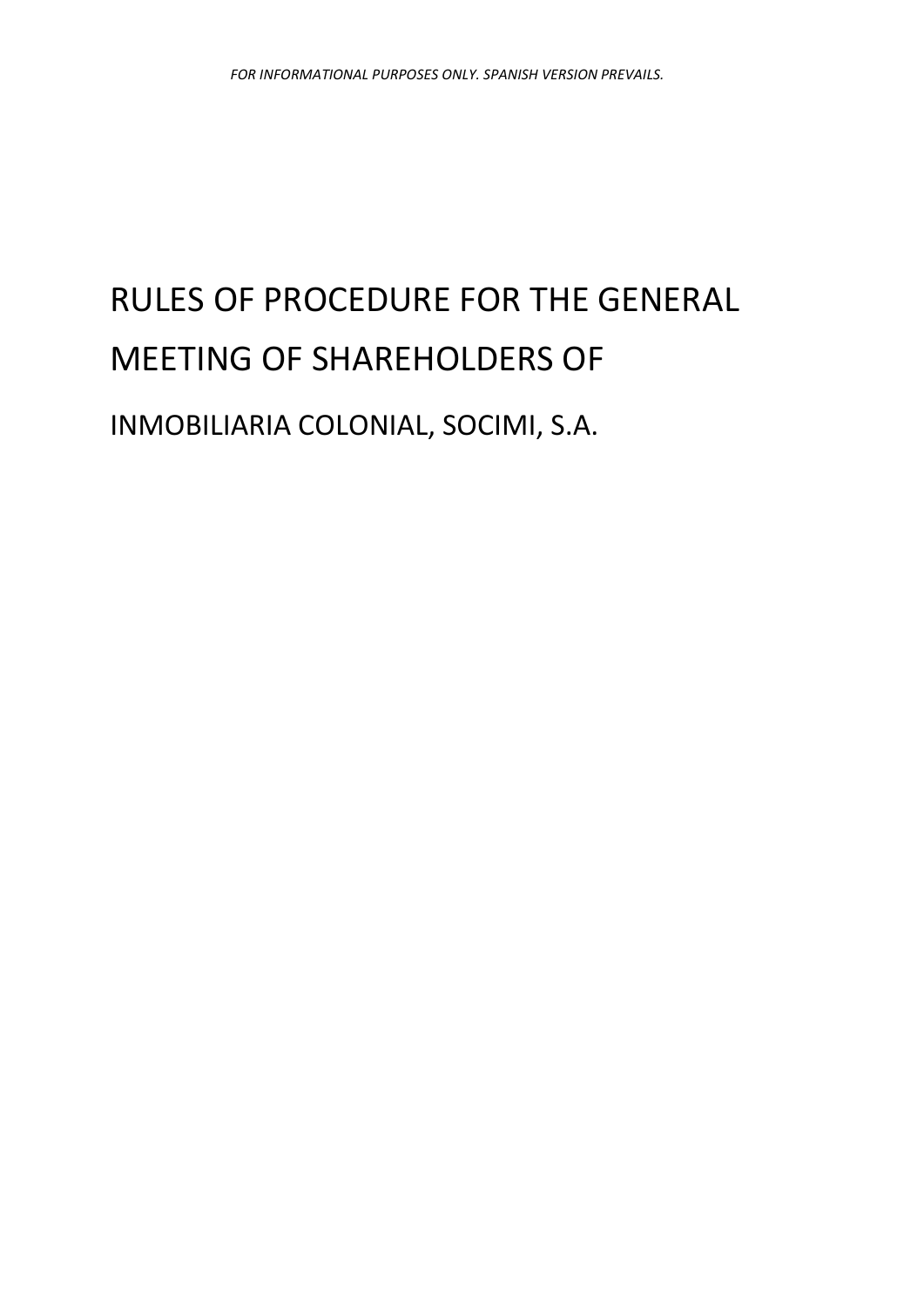

| Article 14. Conflict of interests by the representative and public request to represent17          |  |
|----------------------------------------------------------------------------------------------------|--|
|                                                                                                    |  |
|                                                                                                    |  |
|                                                                                                    |  |
|                                                                                                    |  |
|                                                                                                    |  |
|                                                                                                    |  |
|                                                                                                    |  |
| Article 20. Development of the General Meeting. Shareholder interventions at the General Meeting21 |  |
|                                                                                                    |  |
|                                                                                                    |  |
|                                                                                                    |  |
|                                                                                                    |  |
|                                                                                                    |  |
|                                                                                                    |  |
|                                                                                                    |  |
|                                                                                                    |  |
|                                                                                                    |  |

Colonial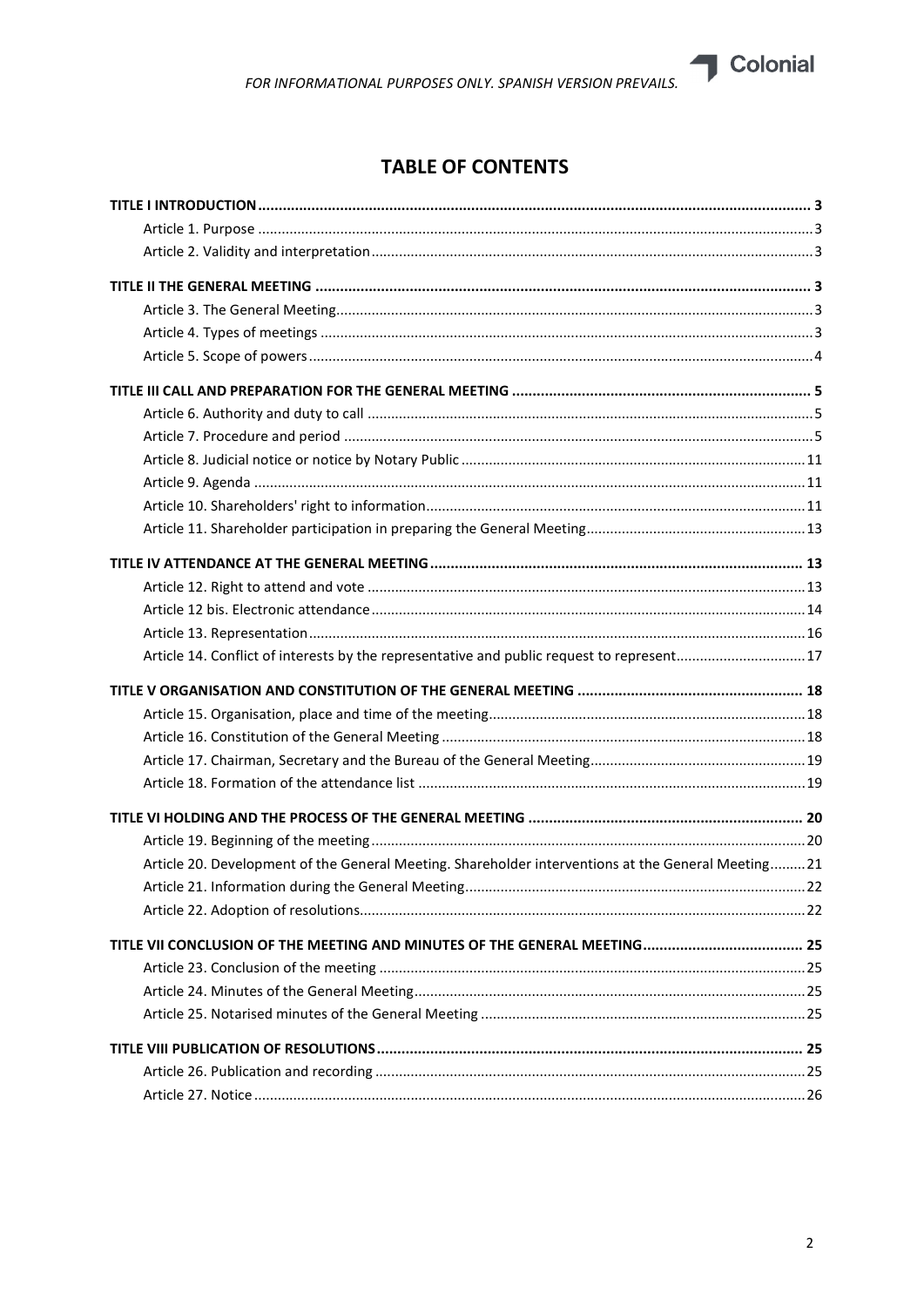

# TITLE I INTRODUCTION

# Article 1. Purpose

These Regulations of the General Meeting (the "Regulations") govern the organisation and functioning of the General Meeting of Shareholders of Inmobiliaria Colonial, SOCIMI, S.A. (the "Company" or "Inmobiliaria Colonial") in accordance with law and, in particular, with the consolidated Spanish Limited Liability Companies Law as approved by Legislative Royal Decree 1/2010 of 2 July (the "Spanish Limited Liability Companies Law"), and in the Company Bylaws.

# Article 2. Validity and interpretation

The Regulations shall be submitted for approval at the General Meeting of Shareholders at the proposal of the Board of Directors, and shall become effective upon passage.

The Regulations may be amended at the General Meeting at the proposal of the Board of Directors, which shall first prepare a report justifying the amendment.

The Regulations shall be interpreted in accordance with the law and these Bylaws.

These Regulations shall be reported to the Spanish Securities Market Commission. Once the Regulations have been reported, they shall be recorded in the Commercial Registry and later published by the Spanish Securities Market Commission. The Regulations shall likewise be included on the Company web page.

#### TITLE II THE GENERAL MEETING

# Article 3. The General Meeting

A General Meeting is the meeting of shareholders that is held in compliance with all legally established requirements and formalities, in order to deliberate and decide by majority vote on the matters that are within its jurisdiction.

All shareholders, including those in dissent and those who did not attend the meeting shall be bound by resolutions reached at the General Meeting.

The Company shall at all times guarantee equal treatment of all shareholders in the same position, especially in reference to information, participation and their right to vote at General Meetings.

#### Article 4. Types of meetings

General Meetings can be either Annual or Extraordinary and shall be called by the administrators of the Company.

An Annual General Meeting, once prior notice is given must be held within the first six months of each fiscal year to vote on, where applicable, company performance, the accounts for the previous fiscal year, and of the application of the results. Annual General Meetings can likewise adopt resolutions on other matters that are within the powers of the General Meeting and which are included in the agenda.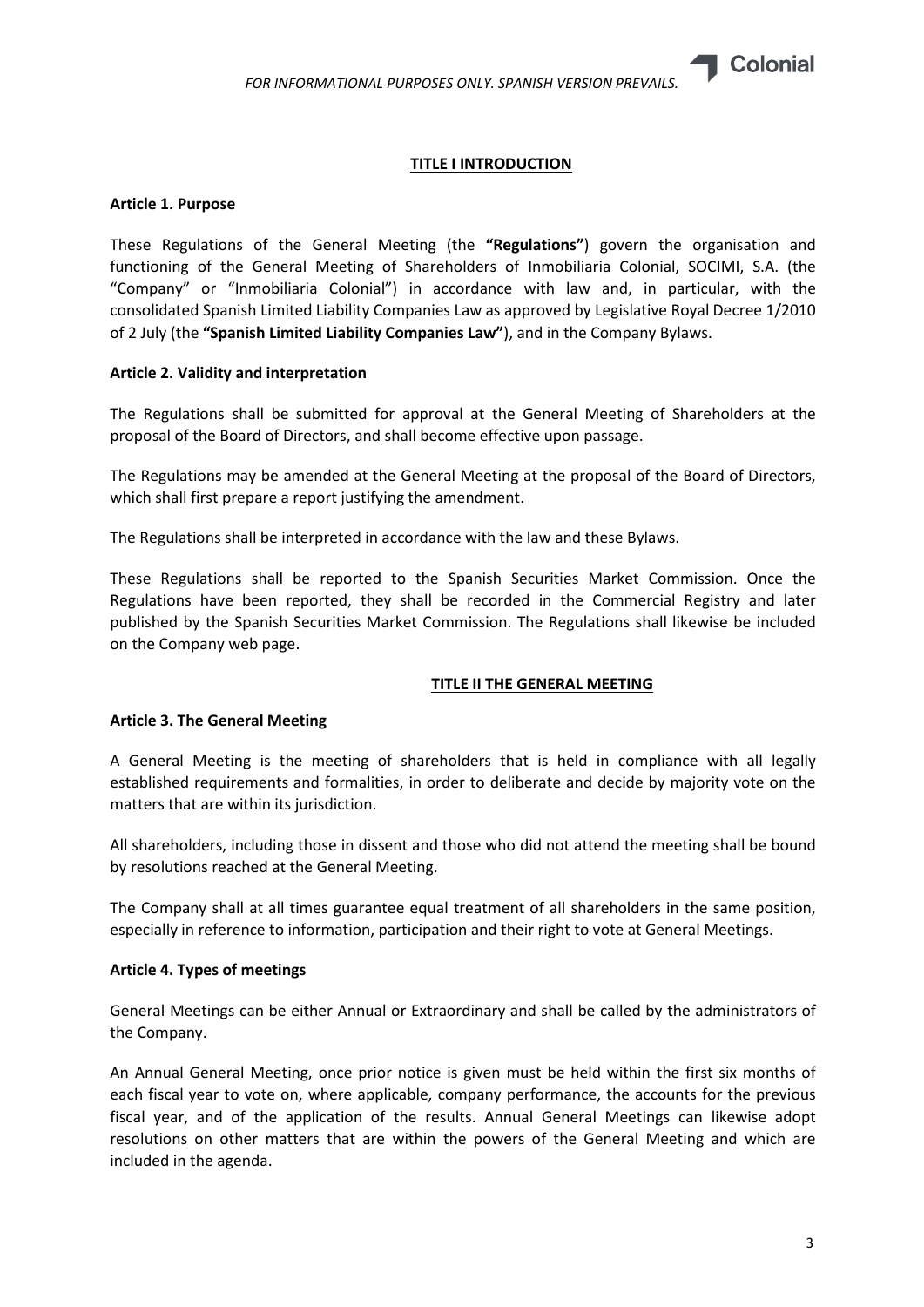

Any General Meeting that is not as stipulated in the preceding paragraph shall be considered an Extraordinary General Meeting.

# Article 5. Scope of powers

At a General Meeting, shareholders shall have the power to adopt all resolutions as the governing body of the Company, pursuant to the law and the Company Bylaws. These powers include but are not limited to the following:

- To vote on the annual, individual and consolidated annual financial statements of the Company, the application of the results, and company performance.
- To appoint and remove directors, liquidators and auditors, where applicable, as well as taking legal action for liability against any of them.
- To amend the Company Bylaws.
- To increase or reduce share capital, notwithstanding any delegations that may be made by the Board of Directors.
- To limit or eliminate preferred subscription rights to new shares, notwithstanding any delegations that may be made by the Board of Directors.
- To acquire, transfer or contribute essential assets to another company. Assets are presumed to be essential when the amount of the operation exceeds twenty-five percent (25%) of the value of the assets listed in the last financial statement that was passed.
- To transfer essential activities currently being performed by the Company to dependent entities, even though the Company maintains full control of these activities. Operating assets and activities are presumed to be essential when the volume of the operation exceeds twentyfive percent (25%) of the total assets in the financial statement.
- To transform, merge, demerge or overall assign assets and liabilities and to move the Company's registered office to another country.
- To issue share-convertible bonds or bonds that grant bondholders a share in company profits, notwithstanding any delegations that may be made by the Board of Directors.
- To authorise the acquisition of Company shares within legal limits, except freely marketable share as provided by law.
- **Dissolution of the Company.**
- To perform operations that are equivalent to liquidating the Company.
- Approval of the balance sheet upon liquidation of the Company.
- To vote on the compensations plan for Directors as allowed by law.
- **TO approve and amend these Regulations.**
- To carry out other functions as determined by law or Company Bylaws.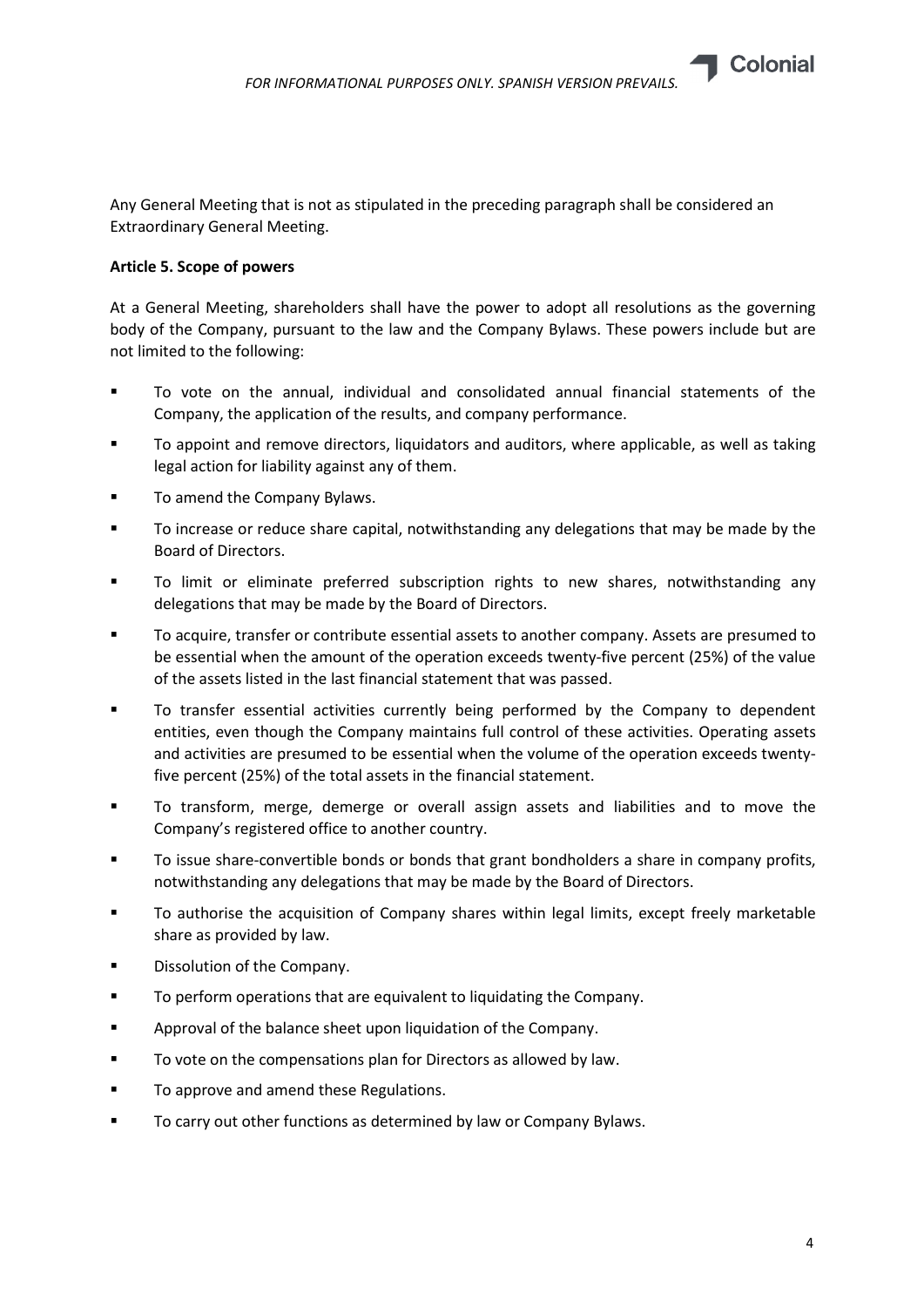# TITLE III CALL AND PREPARATION FOR THE GENERAL MEETING

## Article 6. Authority and duty to call

The Board of Directors shall call an Annual General Meeting to be held within the first six (6) months of the fiscal year.

The Board can call an Extraordinary General Meeting of Shareholders if and when it deems this necessary or opportune for the Company's interests.

The Board shall likewise call a General Meeting when so requested by shareholders who own a minimum of three percent (3%) of the share capital, stating in their request the matters to be addressed thereat. In such case, a General Meeting must be called within the term and according to the requirements established to this effect according to the current legislation.

The administrators shall prepare the agenda for the meeting, which shall include the matters that were set forth in the request for a meeting.

#### Article 7. Procedure and period

The General Meeting must be called by at least a notice published in the Official Gazette of the Commercial Registry or in one of the major newspapers in Spain, on the company website and on the website of the Spanish Securities Market Commission, and any other means as is required under applicable regulations, at least one month prior to the date set for it to be held.

Notwithstanding the above, Special General Meetings can be called within a minimum of fifteen days in advance. This shorter period for notice shall require an express resolution adopted by the Ordinary General Meeting with an approving vote of minimum two thirds of subscribed capital with voting rights, and the notice shall not exceed the date of the following Ordinary General Meeting.

The notice shall state the name of the Company, date and time of the meeting on first call, the title of the person or persons sending the notice, as well as the agenda, which shall include the matters to be discussed. The publication can likewise state the date of the meeting on second call, if applicable. At least twenty-four hours shall pass between the meeting on the first and second call.

The publication shall likewise mention the following:

1. Date when the shareholder shall have his shares registered in his name in order to participate and vote in the General Meeting.

2. Form and place to obtain the complete text of the documents and proposed resolutions, as well as the address of the company web page where the information will be available.

3. Clear and exact information on processes required so that the shareholders can participate and issue their votes in the General Meeting, specifically including the following:

The right to request information, to have points included in the agenda and to present proposed resolutions, as well as the period to exercise these rights. When noted that more detailed information on said rights can be obtained from the company web page, then the publication can be limited to indicating the period for exercising said right.

**Colonial**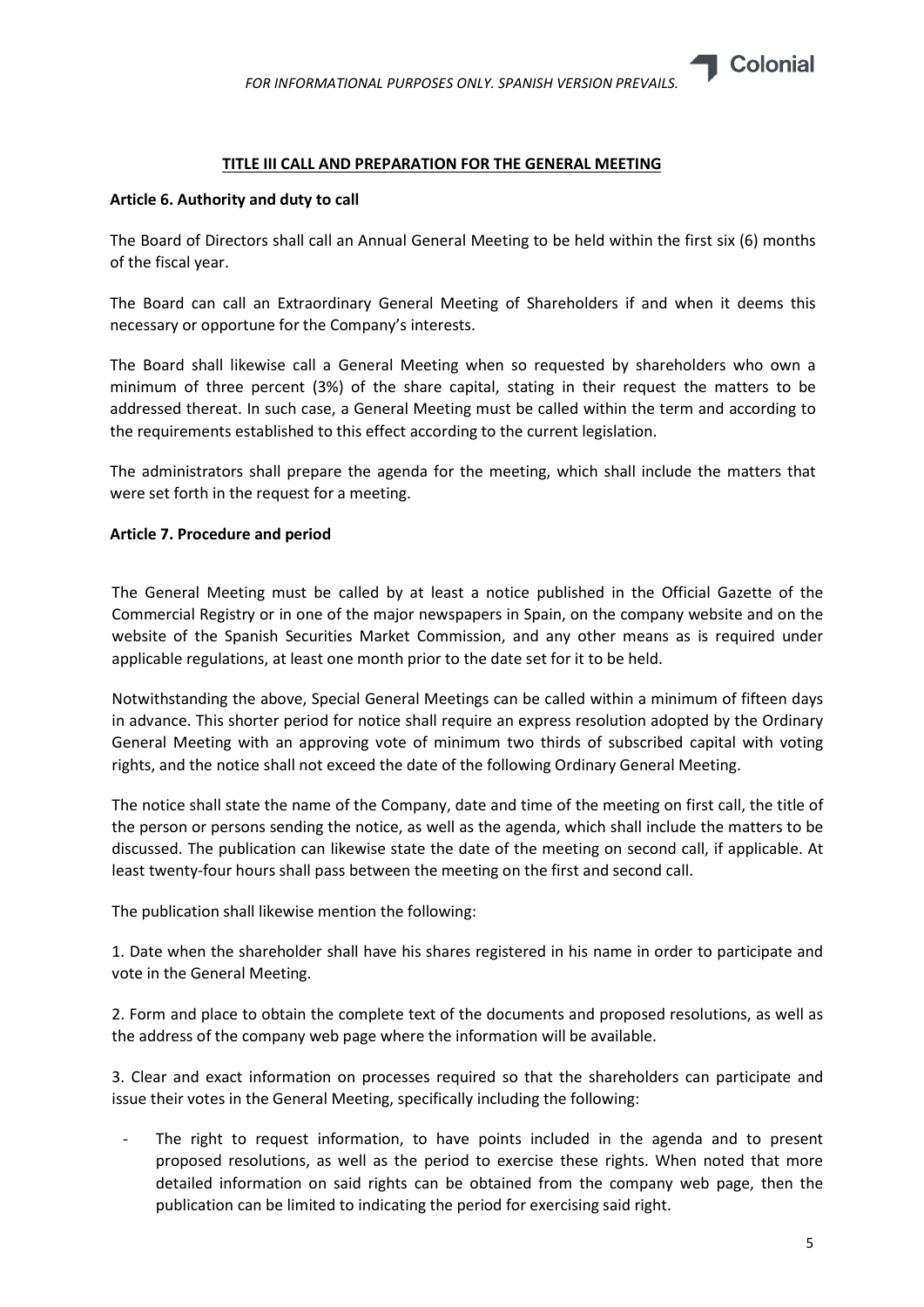

- The system for voting through a proxy, indicating specifically the forms to be used to delegate the vote and the media to be used so that the Company can accept notice, by email, of the proxies appointed.
- The procedures established for remote voting ahead of the General Meeting, by post or by electronic means.
- The terms, forms and means to exercise shareholders' and proxies' rights concurrently by electronic means when the Board of Directors has agreed, ahead of the call for the General Meeting, to enable shareholders' and proxies' remote attendance concurrently by electronic means.

The Board of Directors shall determine, ahead of the call for each General Meeting, which remote means will be made available to the shareholders for remote voting and/or proxy votes before the General Meeting, ensuring that it guarantees the identity of each individual exercising their voting right or, if a proxy, the rights of the proxy and represented shareholder. The notice will therefore also include the specific remote communications media that can be used by the shareholders in order to exercise their rights to be represented, to exercise or delegate their vote, and, as applicable, to attend the meeting.

Furthermore, should the Board of Directors agree for the General Meeting to enable shareholders and proxies to attend the meeting remotely, concurrently and by electronic means, the notice for the call will include the terms, forms and means enabled to exercise these rights by electronic means as foreseen in the laws, Company Bylaws and this Regulation.

Shareholders making up at least 3% of the Company's share capital may request the publication of a supplementary notice for an Ordinary General Meeting of Shareholders, including one or more items on the agenda, provided the new items or motions, where applicable, are duly justified. The exercise of this right, which will in no case apply to the call for an Extraordinary General Meeting, shall require satisfactory notice to be delivered to the registered office within five days following the publication of the notice. The supplement to the notice convening the meeting must be published at least fifteen days prior to the date established for the General Meeting.

Shareholders making up a minimum 3% of the corporate share capital may present reasoned motions, within five days from the notice of the call, in accordance with matters already included or to be included in the agenda of the General Meeting called, either Ordinary or Extraordinary. When received, the Company will ensure that the motions and any documents attached thereto, if any, are published for the shareholders without interruption on the corporate website as long as required by law.

If the General Meeting, duly called, is not held on first call and the notice of the meeting does not include a date for the meeting on second call, the second call must be announced with the same agenda and announcement requirements as the first call, within fifteen days from the date of the General Meeting that was not held, and at least ten days prior to the date scheduled for the meeting.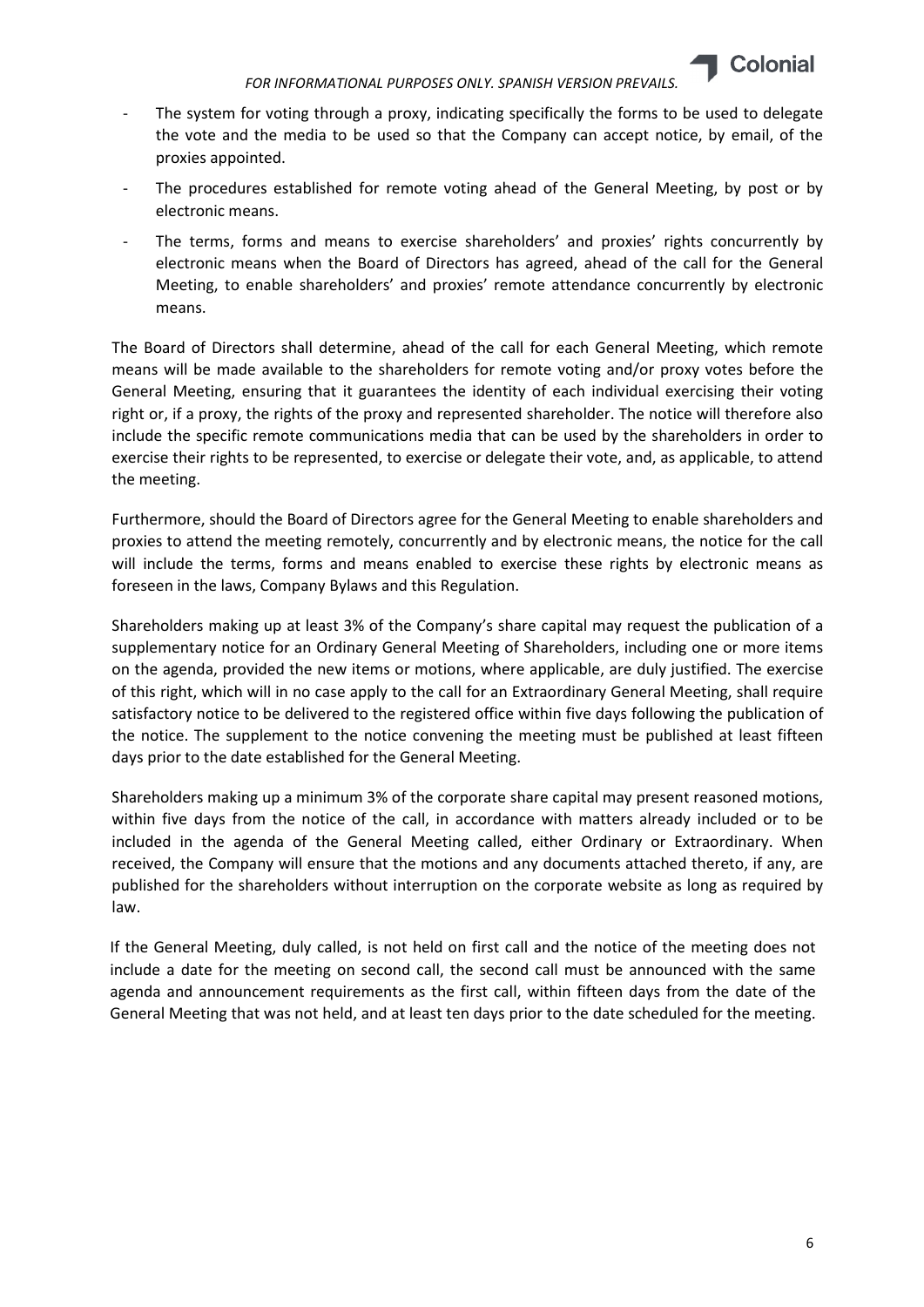

## Article 8. Judicial notice or notice by Notary Public

In the event an Annual General Meeting is not called within the legal period, then the meeting can, at the request of the shareholders and with the knowledge of the administrators, be called by the Judicial Clerk of the Mercantile Court or the Commercial Recorder at the Company's registered office, who shall also specify the person who will preside the meeting.

The same call must be made for an Extraordinary General Meeting when requested by the number of shareholders referred to in Paragraph 3 of Article 6 of these Rules.

#### Article 9. Agenda

The Agenda for a General Meeting shall be set by the Board of Directors, considering the suggests and proposals received from the shareholders, and the way it is drafted shall not prevent a separate vote on those matters that are substantially independent in order for shareholders to separately exercise their preference when voting.

The agenda shall be drafted clearly and precisely, to facilitate the understanding of the matters to be addressed and voted on at the General Meeting.

Shareholders shall be provided, through the Company's website as a communications channel of with shareholders, with the possibility to make suggestions and proposals on the matters included in the agenda and the Board shall decide on which and how to transfer those suggestions to the General Meeting and, if applicable, submit them to a vote.

# Article 10. Shareholders' right to information

Shareholders have the right to have ample and precise information on the matters that will be debated and decided in the General Meeting. The Board of Directors shall encourage the informed participation of shareholders at the General Meetings.

From the notice of the call of the General Meeting, the shareholders can examine the motions, reports and other documents made available as required pursuant to the laws and the Company Bylaws, on the company website and at the Company's registered office. When allowed by law, shareholders may request the delivery or provision, free of charge, of the full text of the documents made available to them.

From the notice of the call of the General Meeting, the shareholders may immediately obtain from the Company, free of charge, the documents to be submitted for approval at the General Meeting, as well as the management report and auditor's report, if applicable.

From the notice of the call of the General Meeting and until the date of the General Meeting, the Company will publish at least this information on its website:

- a) The notice of the call.
- b) The total number of shares and voting rights on the date of the notice, broken down by classes of shares, if any.
- c) The documents to be presented at the General Meeting and in particular reports by directors, auditors and independent experts.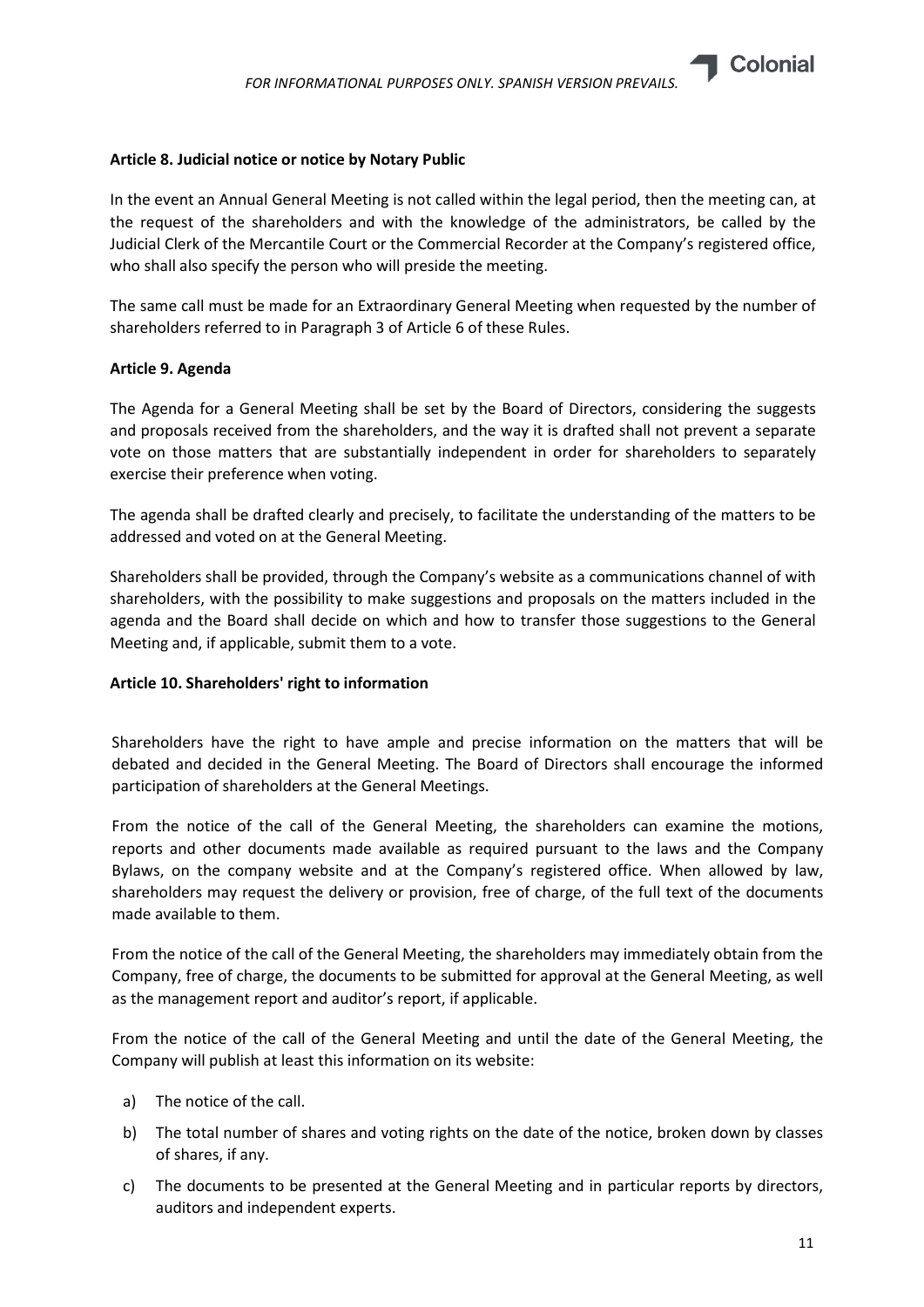

- d) Full texts of the motions for each and every item on the agenda, or of those items that are merely provided for information purposes, a report from the competent bodies on each of the items and the motions put forward by the shareholders.
- e) Regarding the appointment, ratification or re-election of any of the members of the Board of Directors, the identity, curriculum vitae and category of each of said individuals, as well as the proposal and reports legally required for said purpose. In the case of a legal entity, the information shall include information on the natural person to be appointed to permanently exercise the member's role.
- f) The forms to be used for proxy and remote voting, except when these are sent directly by the Company to each shareholder. If this cannot be published on the company website for technical reasons, the Company shall indicate on the website how to obtain the printed forms, which shall be sent to each shareholder who requests them.
- g) Information on the communication channels between the Company and the shareholders in order to gather information or make suggestions in accordance with the applicable regulations.
- h) Rules of operation for the Online Shareholders' Forum.
- i) The rules set for shareholders and proxies to exercise rights concurrently by electronic means at the General Meeting if the notice for the call of the General Meeting specifies that it will be held by electronic means.

Shareholders may request, at least five days before the date set for the General Meeting, that the Directors send the information or clarifications that they deem necessary on the items on the agenda, or ask, in writing, any questions that they consider relevant. The shareholders can likewise make a written request within the same period, asking that the directors provide the clarifications that they deem appropriate about information available to the public that the Company has filed with Spanish Securities Market Commission (CNMV) since the date of the last General Meeting, and regarding the auditor's report. The directors will provide the information in writing until the date set for the General Meeting.

Requests for information may be sent as specified in the notice of the call of the General Meeting. The provisions in this article are understood as without prejudice to the shareholders' right to obtain printed documents and to request that they be sent, free of charge, when so established by Law.

The Board of Directors may authorize one or more members as well as its Secretary and Vice Secretary, or any senior officer of the Company to respond to requests for information made by the shareholders. Requests for information or clarification that are verbally presented by the shareholders to the Chairman regarding the matters set forth above, made during the General Meeting or in writing from the fifth day prior to the date set for the meeting, shall also be verbally presented during the General Meeting by any of the directors present, at the behest of the Chairman.

Should the shareholder's right to information not be satisfied at the time, the information requested will be provided in writing within seven days from the end of the General Meeting.

The directors are required to provide the information referred to in the foregoing paragraphs, except when said information is not necessary to protect the rights of the shareholder, or when there are objective reasons to consider that they could be used for purposes that are not in the Company's interest or if their publication could harm the Company or its affiliates. Violation of the right to information during a General Meeting shall not be considered as a reasonable cause to contest the General Meeting.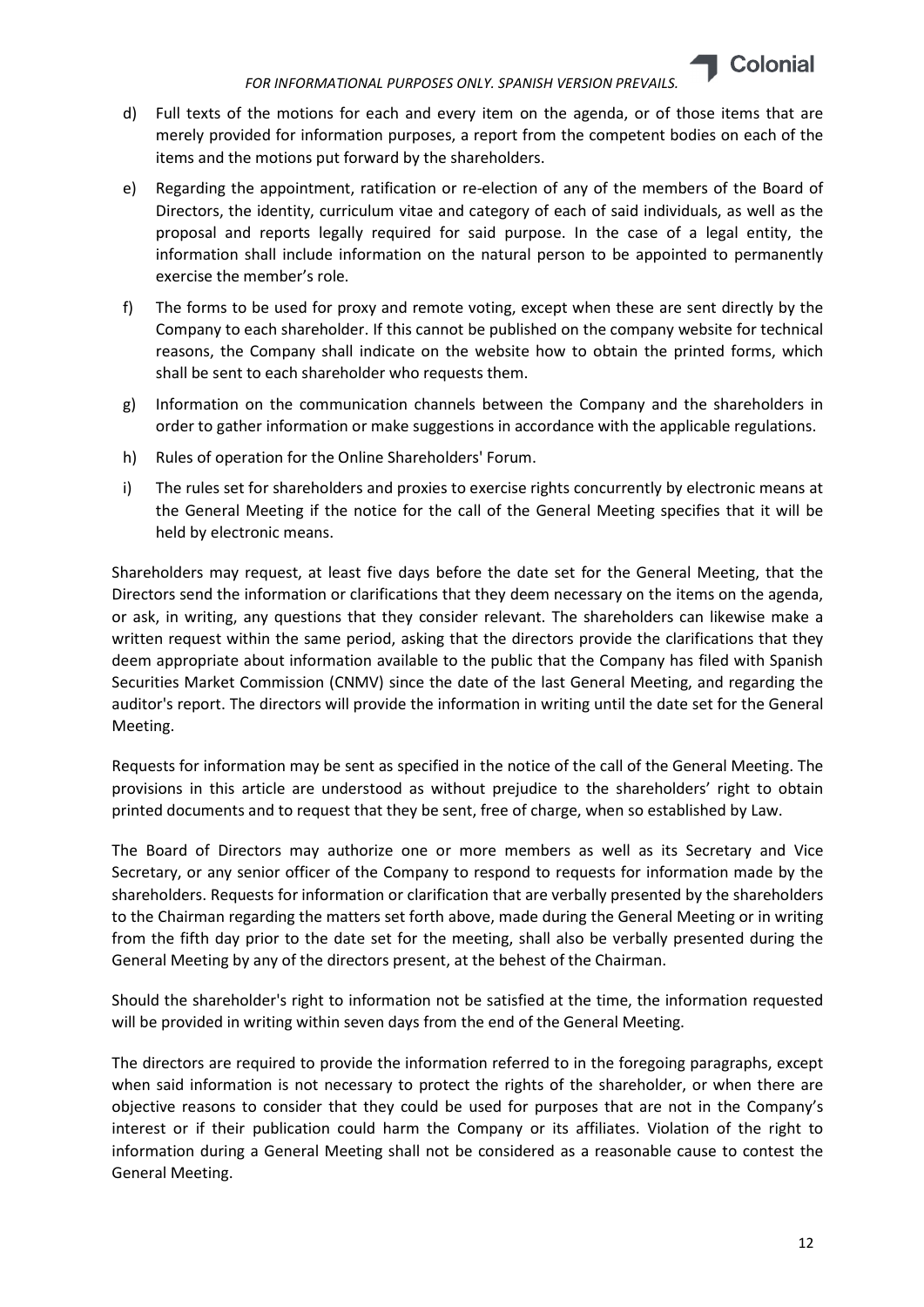

Nevertheless, the information request cannot be refused when the request is supported by shareholders representing al least twenty-five per cent of the share capital. The shareholder shall be liable for any damages caused by the misuse or harmful use of the information requested.

Valid requests for information, clarifications or questions made in writing and the replies given in writing by the directors will be displayed on the company website. Nevertheless, when the information requested is clearly, expressly and directly available to all shareholders on the Company's website as a question and answer, before the specific question has been asked, then the directors can limit their reply to sending the information that was already provided as such.

The provisions in the aforementioned paragraphs regarding the exercise of the right to information by shareholders or their proxies will extend, without prejudice to the special rules foreseen in Article 12 bis herein, when the Company's Board of Directors has enabled, ahead of calling the General Meeting, shareholder's and proxies' attendance to the meeting concurrently by electronic means.

# Article 11. Shareholder participation in preparing the General Meeting

A Shareholders' Electronic Forum will be available from the date the General Meeting is called which shareholders, both individuals as well as the specific and voluntary associations who can legally constitute same, will be able to access with due guarantees in order to facilitate communication prior to the date of the General Meeting. Proposals that are intended for submission as a complement to the agenda that was announced in the call, requests for adherence to such proposals, initiatives to reach the percentage required to exercise a minority right as provided by, as well as offers and requests for voluntary representation may all be posted on the forum.

The right to request the publication of a supplement to the notice of an Annual General Meeting, including one (1) or more items on the agenda, and to present well-founded proposals for a resolution on maters already included or to be included in the agenda of the Meeting called, shall be governed by the provisions of Article 7 of these Regulations.

# TITLE IV ATTENDANCE AT THE GENERAL MEETING

# Article 12. Right to attend and vote

Shareholders may attend and vote at General Meetings, directly or duly represented, when individually or as a group they hold at least five hundred shares, which must be registered in the shareholder register five days prior to the date for which the General Meeting is scheduled and this is proved by presenting, at the registered office or at the entities specified in the call, the relevant validation certificate or the attendance card issued by the Company or entities in charge of keeping the shareholder register, or by any other means foreseen by the current legislation.

Shareholders can vote in the General Meeting, as well as grant proxy by remote means before the General Meeting, provided the identity of the shareholder is duly guaranteed as well as, if applicable, the security of the electronic means used, all in accordance with the current legislation.

Furthermore, the shareholders and their proxies may attend and exercise their rights at the General Meeting remotely concurrently by electronic means under the circumstances and terms foreseen in Art. 12 bis herein.

Each share carries one vote.

To issue a vote by postal, the shareholder will send the Company the attendance, proxy and remote voting card issued by the entity or entities responsible for keeping the shareholder register or by the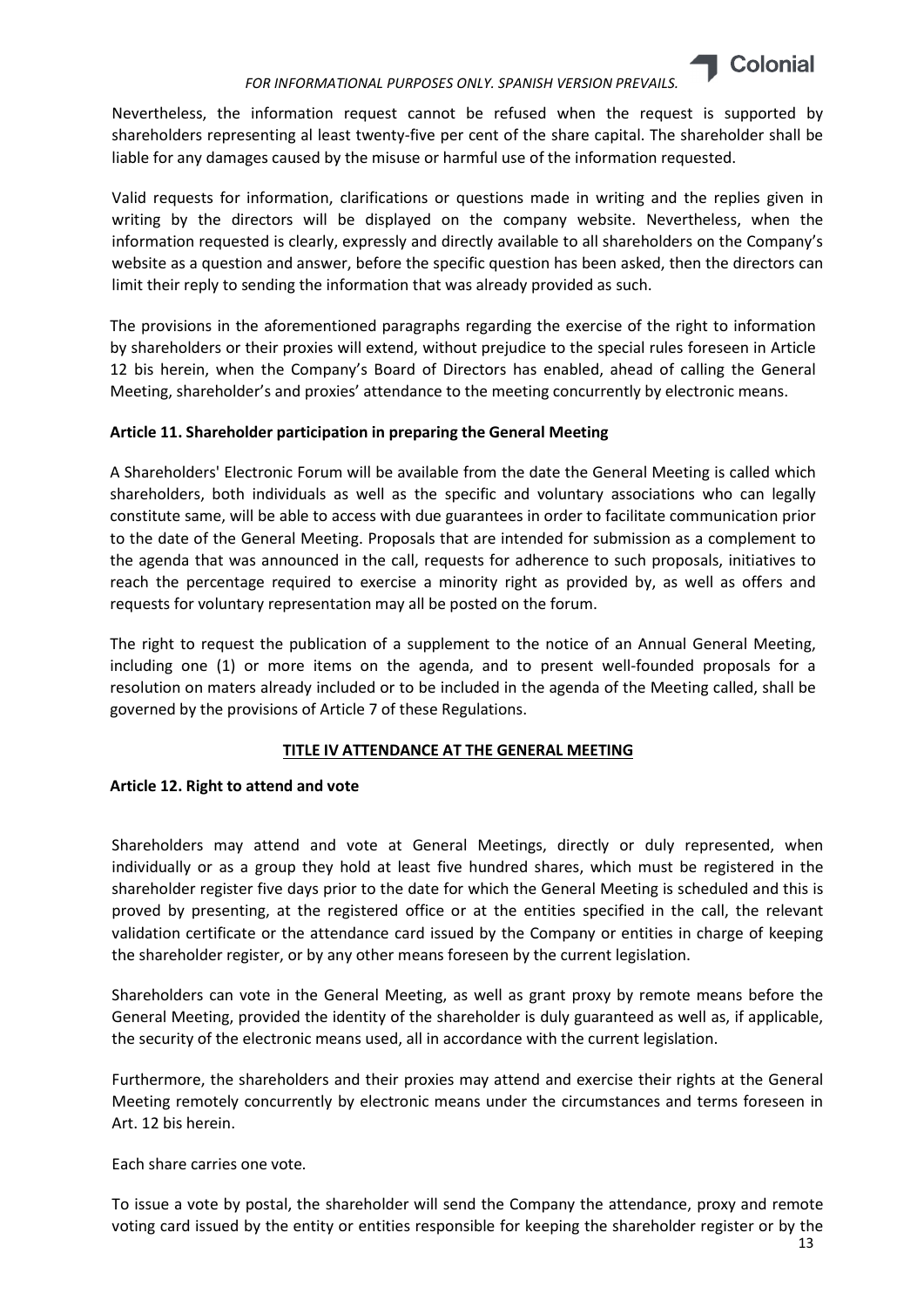

Company in his/her name, duly completed and signed, stating whether the vote is in favour or against, or a blank vote or abstention.

Votes by electronic media will be issued with a recognized electronic signature or other form of guarantee that the Board of Directors deems suitable to assure the authenticity and identity of the shareholder exercising that right to vote, with an unbreachable digital copy of the attendance, proxy or remote voting card.

Without prejudice to the above, the Company may create a specific digital app on the company website to exercise the right to remote voting. In this case no unbreachable digital copy of the attendance, proxy or remote vote card shall be required.

The vote cast by whichever of the media set forth above should be delivered to the Company at least twenty four (24) hours prior to the date and time set for the General Meeting in the first call, unless a special deadline has been set, where appropriate, for electronic attendance and vote, without prejudice to the Chairman's power to admit votes received thereafter. Otherwise, the vote will be understood as not cast.

The remote vote issued and referred to in this article shall be deemed null and void:

- i. If it is subsequently expressly revoked by the same means used to cast the vote and within the time limits established to do so.
- ii. If the casting shareholder physically or electronically attends the meeting.

Shareholders who issue their votes from a remote location a shall be considered as present for purposes of deeming the General Meeting as validly constituted.

The Company may provide the entities that participate in the Sociedad de Gestión de Sistemas de Registro, Compensación y Liquidación de Valores S.A. (lberclear) with a proposed format for the attendance cards for the General Meeting, to be issued by said entities to the relevant depositing shareholders, thereby ensuring that the cards are standard and include a bar code or another system to read them electronically to count the number of persons attending the meeting electronically, as well as the format that will be used to delegate the powers to represent a shareholder. The attendance card can include the identity of the proxy if not expressly named by the shareholder represented.

Before starting the meeting, the shareholders attending the meeting will have access to the text of the motions to be put to the vote at the General Meeting and, if appropriate, the text of the answers provided by the shareholders to address the requests for information made in writing before the Meeting, if the Board of Directors considers that it is necessary or convenient to inform the shareholders attending the meeting.

Members of the Board of Directors shall attend the General Meetings even when their presence is not necessary to consider the General Meeting as validly constituted. Directors, technicians and other individuals who the Board of Directors believe may have an interest in the desired performance of company business and whose contribution may be useful for the Company, may attend the General Meeting. The Chairman of the General Meeting may authorize the attendance of any person that he deems appropriate, although the General Meeting may revoke said authorization.

# Article 12 bis. Electronic attendance

All shareholders entitled to attend and vote at the General Meetings, pursuant to Article 12 herein, may exercise their rights at such meetings, in person or by proxy, by electronic means that will allow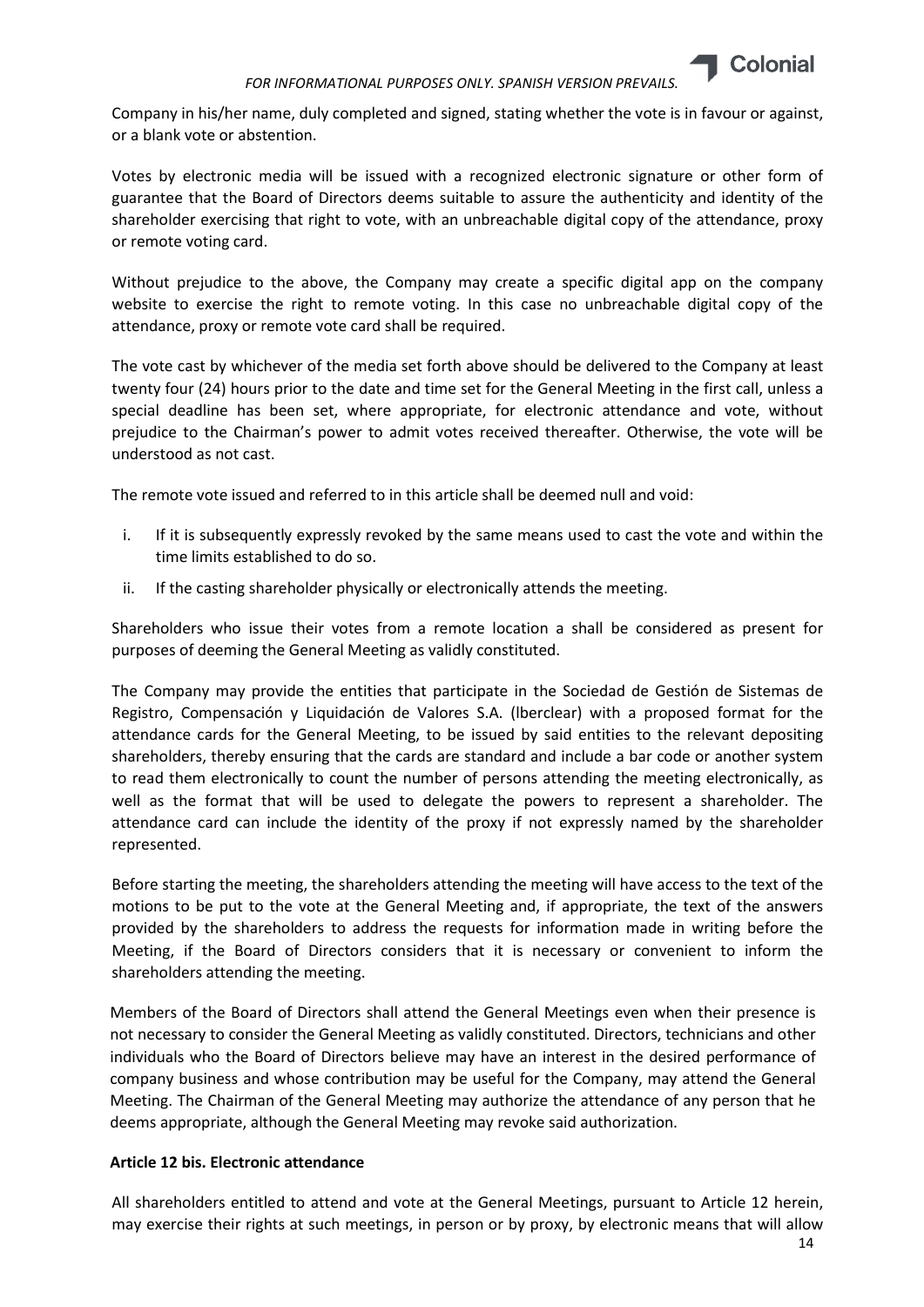

them to log concurrently into the Meeting provided that the Board of Directors has determined this for a specific General Meeting. In any event, the means used to log in should be appropriate to guarantee the identity of the members attending the meeting remotely, the appropriate exercise of their rights, interaction in real time and, in general, the appropriate course of the meeting.

Electronic attendance of shareholders or their proxies to the General Meeting, when duly specified in the notice of the General Meeting, will be subject to the following rules that may be expanded and completed by the Board of Directors:

- (i) Shareholders and proxies who wish to attend the Meeting by electronic means will give proof of their identity and status as shareholder or proxy before the start of the General Meeting, in the manner and time set in the notice of the Meeting, all this to guarantee the identity of the persons attending the meeting.
- (ii) The notice of the meeting will detail how long in advance must a shareholder or proxy attending the General Meeting electronically and concurrently log into the meeting so as to be considered as attending the meeting in order to allow the appropriate management of the electronic attendance systems. If the shareholder or proxy should log into the meeting later than the time set, they will be considered as absent from the meeting.
- (iii) Contributions and motions or requests for information or clarifications intended by persons attending electronically and concurrently should be sent to the Company in the manner, terms and conditions set forth in the notice of the General Meeting. In particular, pursuant to the Spanish Limited Liability Companies Law, in the notice of the Meeting, the Board of Directors may determine that contributions and motions, in compliance with the laws, intended by persons attending electronically and concurrently will be sent to the Company at the start of the General Meeting.
- The requests for information or clarifications made by the persons attending electronically and concurrently will be answered orally during the General Meeting or in writing within seven days from the Meeting unless those requests may be rejected by virtue of the laws, Company Bylaws and these Regulations.
	- (iv) Casting votes on the motions related to items on the agenda may be carried out from the moment the shareholder or, where applicable, the proxy logs in and until the Chairman or, as the case may be, the Secretary of the General Meeting, announces the end of the voting period for the motions relating to the items on the agenda. As for the motions on those matters that, by legal mandate, do not need to appear on the agenda, the persons attending by electronic means may cast their votes from the moment these proposals are read out for voting and until the Chairman or, as the case may be, the Secretary of the General Meeting, announces the end of the voting period for said motions.

The Board of Directors may expand and complete the appropriate means and procedures governing the electronic and concurrent attendance to the General Meeting, adjusting, where appropriate, to the legal rules set forth for this system, the Company Bylaws and these Regulations. Such means and procedures will be published on the Company's website.

For all matters that have not been expressly foreseen in this Article, the shareholders' exercise of their rights electronically and concurrently will be subject to the general rules set forth in these Regulations to exercise their rights, without prejudice to any adjustments, if any, that the Board of Directors may determine.

The Company will not be liable for any damages that may be caused to the shareholder or proxy derived from breakdowns, overloads, power failures, connection failures or any other similar event,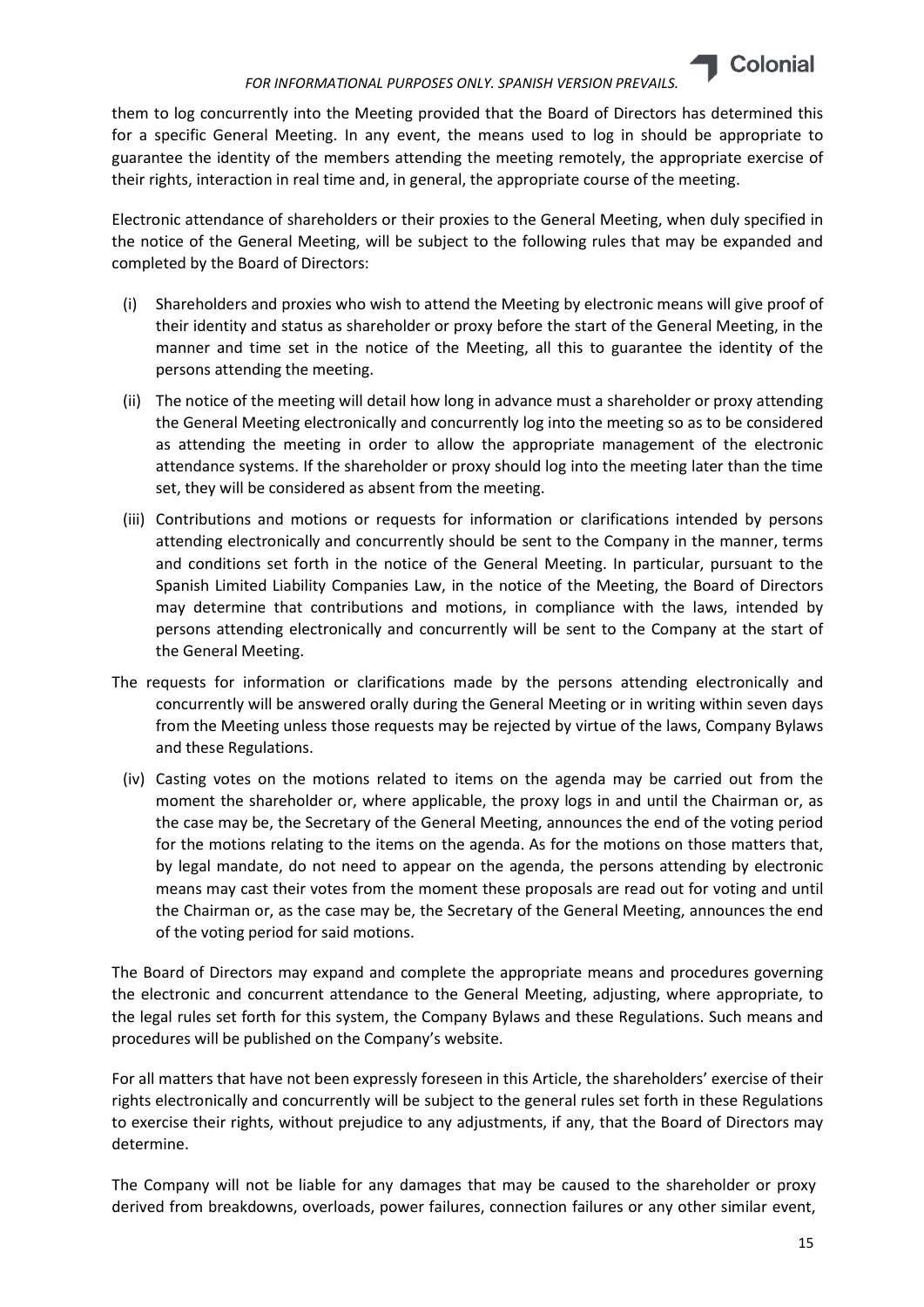

beyond the control of the Company, which cause the temporary unavailability of its website, without prejudice to the adoption of the measures required in each situation, including the possible temporary suspension or extension of the General Meeting if this were necessary to guarantee the shareholders or their proxies the full exercise of their rights.

## Article 13. Representation

All shareholders entitled to attend may be represented at a General Meeting by anyone. Representation must be granted in writing and specifically for each General Meeting, pursuant to the terms and scope of the Spanish Limited Liability Companies Law.

In the event that a represented shareholder has issued instructions, the representative shall issue the vote in accordance with those instructions and is required to preserve said instructions for one (1) year after the date of the corresponding General Meeting.

The proxy may vote on behalf of any number of shareholders. When the proxy holder represents more than one shareholder, he or she may cast contrary votes in response to the instructions given by each such shareholder.

The delegation can also include those items which, although not set forth in the agenda in the notice, may be dealt with in the General Meeting as allowed by law.

In any event, the number of shares represented shall be calculated in order to validly constitute the General Meeting. The proxy authorisation may always be revoked. Physical attendance by the person represented at the General Meeting shall be considered a revocation of representation.

Representation can also be granted by remote communications media, if and when the identity of the shareholder is duly guaranteed as is the security of the electronic communications, where applicable, pursuant to the current legislation at the time.

A representative can be appointed by mail by sending the Company a document setting forth the representation granted, together with the attendance ticket issued by the Company or entities responsible for keeping a registry of notes on record. However, the attendance ticket may be sufficient when it provides that it can be used for purposes of delegation through regular mail.

A representative can likewise be appointed by electronic or other remote communications media that duly guarantee the identity of the person represented and the representative and as long as the electronic communications are secure, as determined by the Board of Directors at the time that it calls each Meeting, and when it is published in the notice of the General Meeting and on the Company's website.

Representatives appointed by electronic media shall be subject, to the degree possible, to the regulations contained in Article 12 of these Regulations regarding absentee voting.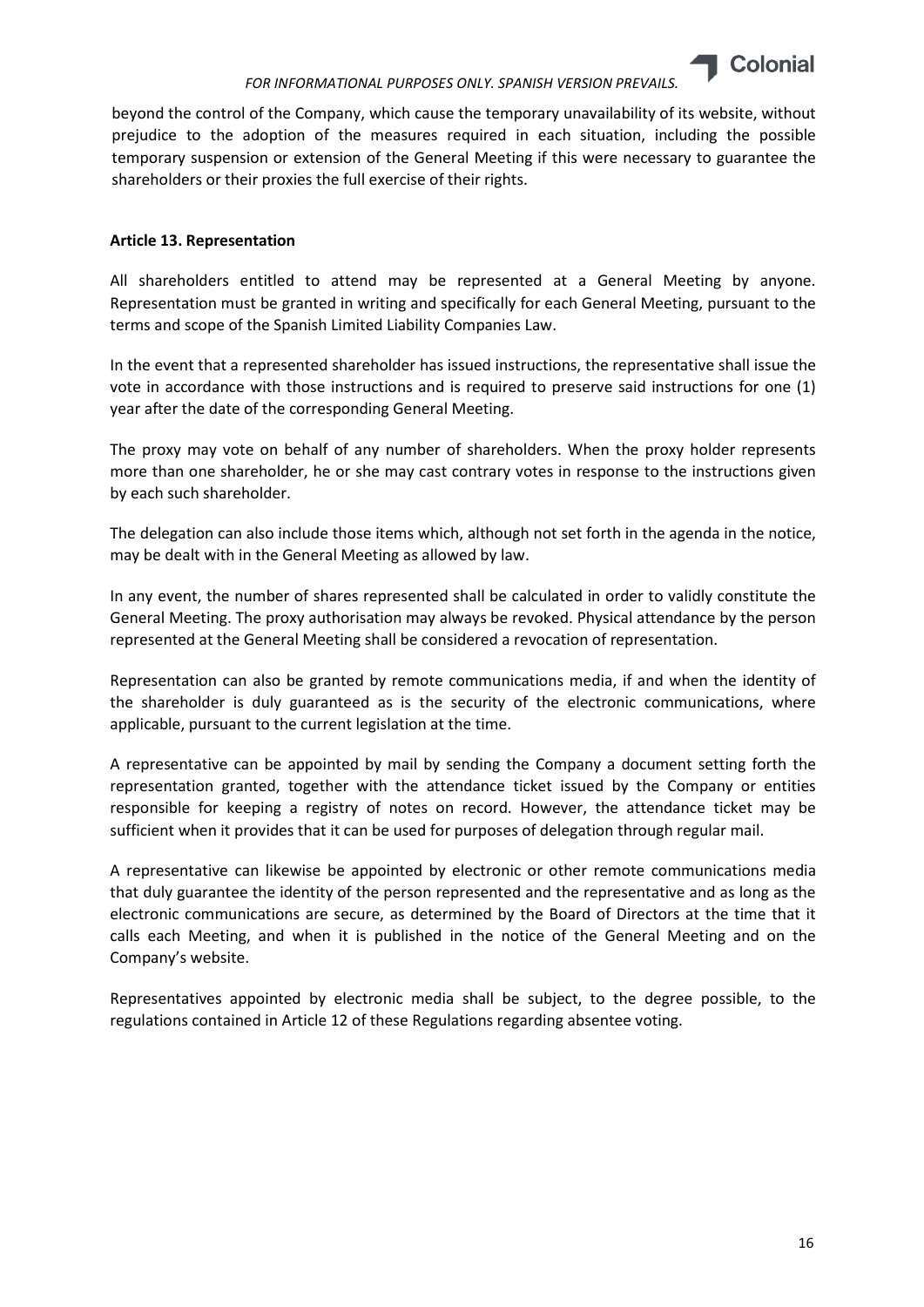

Representation granted by any of the remote communications media described above shall be received by the Company no less than twenty-four (24) hours prior to the time and date set for the General Meeting in the first call, without prejudice to the authority of the Chairman to admit votes received later. If the Chairman does not use this authority, all votes received outside of the time limits shall be considered not issued.

The Chairman and the Secretary of the General Meeting shall have broad powers to admit the validity of the document or the means to accredit the representation, only considering that the document does not comply with the minimum essential requirements to be valid when it cannot be remediated.

# Article 14. Conflict of interests by the representative and public request to represent

Before being appointed, the representative shall inform the shareholder, in writing, of any possible conflicts of interest. There may be a conflict of interest when the representative is involved in any of the situations set forth in the Spanish Limited Liability Companies Law. However, if there are precise instructions related to the vote, there shall be no conflict of interests.

In the event the Company administrators, securities depositories or those responsible for recording notes on account should request a representative for themselves or for another, and in general whenever the request is made publicly, then the rules contained in the Spanish Limited Liability Companies Law and in the Securities Market Act shall apply, as well as the provisions of these Regulations. More specifically the document that granting representation shall contain or have the agenda attached, as well as the request for instructions regarding exercising the vote and indicating the form in which the representative will vote, if precise instructions are not given. The delegation can also include items that, even though not included in the agenda in the call, may also be addressed at the General Meeting if allowed by law, and may also provide for the substitution of the director represented by another Director, by the Secretary of the Board or another shareholder attending the Meeting if and when he/she has a conflict of interest that prevents him/her from issuing the vote delegated to him/her.

As an exception, the representative can vote in a different manner when there are circumstances that were not known at the time the instructions were sent and there is a risk of damaging the interests of his client. If the vote cast in a way other than was instructed, then the representative shall immediately inform his client of this, in writing, explaining the reasons for the vote.

When there has been a public request for representation, the administrator acting as representative shall be restricted to exercising the right to vote as established in the Spanish Limited Liability Companies Law for possible conflicts of interest.

A public request for representation shall be understood to have been made when a single person is acting as the representative for more than three (3) shareholders.

Unless the person represented specifies otherwise, any representative who has a conflict of interest shall be considered to have also designated the Chairman and Secretary of the General Meeting as joint and successive representatives.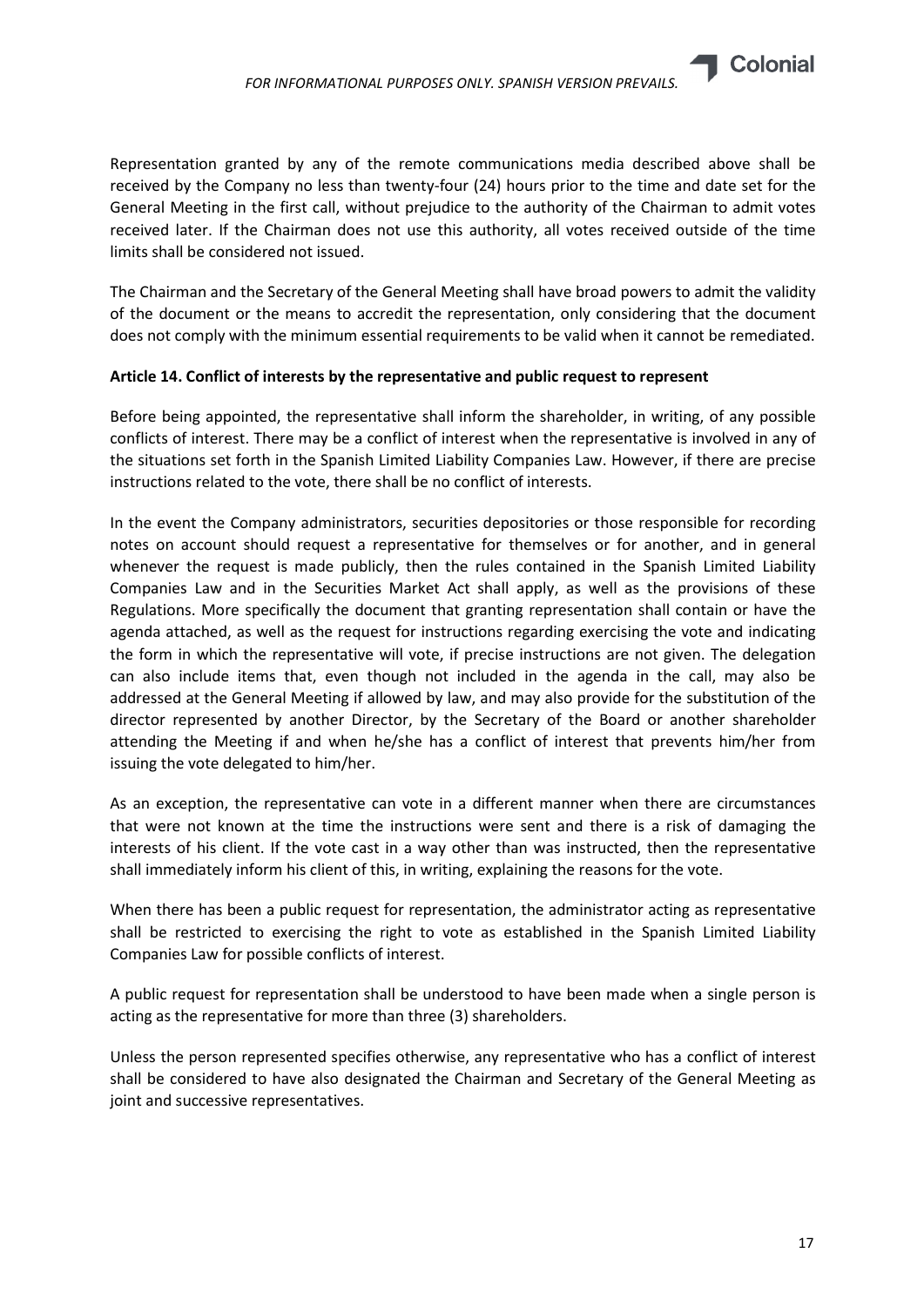

#### TITLE V ORGANISATION AND CONSTITUTION OF THE GENERAL MEETING

#### Article 15. Organisation, place and time of the meeting

The General Meeting shall be held in the place and on the date specified in the notice and in the Spanish city that is designated by the administrative body for each meeting. In the event the location of the meeting is not specified in the notice, then it shall be held in the Company's registered office.

To guarantee the security of those attending and the good order of the General Meeting, the Board of Directors shall establish oversight and protection measures, including the appropriate access controls.

The Board of Directors may resolve to broadcast the General Meeting via the company web page.

The board can likewise provide simultaneous interpretation of the interventions in the General Meeting, when it considers this opportune for any reason.

The Chairman can have the General Meeting recorded on audiovisual support.

Conferences within the General Meeting may be held in more than one room when the Board considers that the number of attendees constitutes due cause. In this case, intercommunicating audiovisual media shall be installed to assure that the meeting proceeds simultaneously and in union.

It can be agreed upon at the General Meeting to postpone the meeting for one or two consecutive days, at the proposal of the Board of Directors or a number of shareholders representing at least one fourth of the share capital and in attendance at the meeting. Regardless of the number of sessions, the General Meeting shall be considered a single unit, with the minutes being valid for each of the sessions. It shall therefore not be necessary to repeat compliance with the requirements set forth in the law and in the Company Bylaws to validly call to order the successive sessions.

If any shareholder included on the attendance list does not attend the successive sessions, then the majorities necessary to adopt the resolutions shall continue to be determined in the sessions from the information resulting from said list.

Exceptionally, and in the event that a disturbance should cause a substantial break in the good order of the meeting or should any other extraordinary circumstance temporarily prevent its normal advancement, then the Chairman of the Meeting can order the suspension of the session during the time sufficient to re-establish the conditions necessary for the Genera Meeting to continue. In this case the Chairman can adopt the measures that he/she deems appropriate to guarantee the safety of those present and to prevent a repetition of the circumstance that could once again alter order at the meeting.

# Article 16. Constitution of the General Meeting

A General Meeting, whether Annual or Extraordinary, shall be validly called to order, on first call, when attended by shareholders, in person or by proxy, accounting for at least twenty-five percent (25%) of the subscribed capital stock with voting rights. On second call, a General Meeting shall be validly constituted regardless of the capital stock in attendance.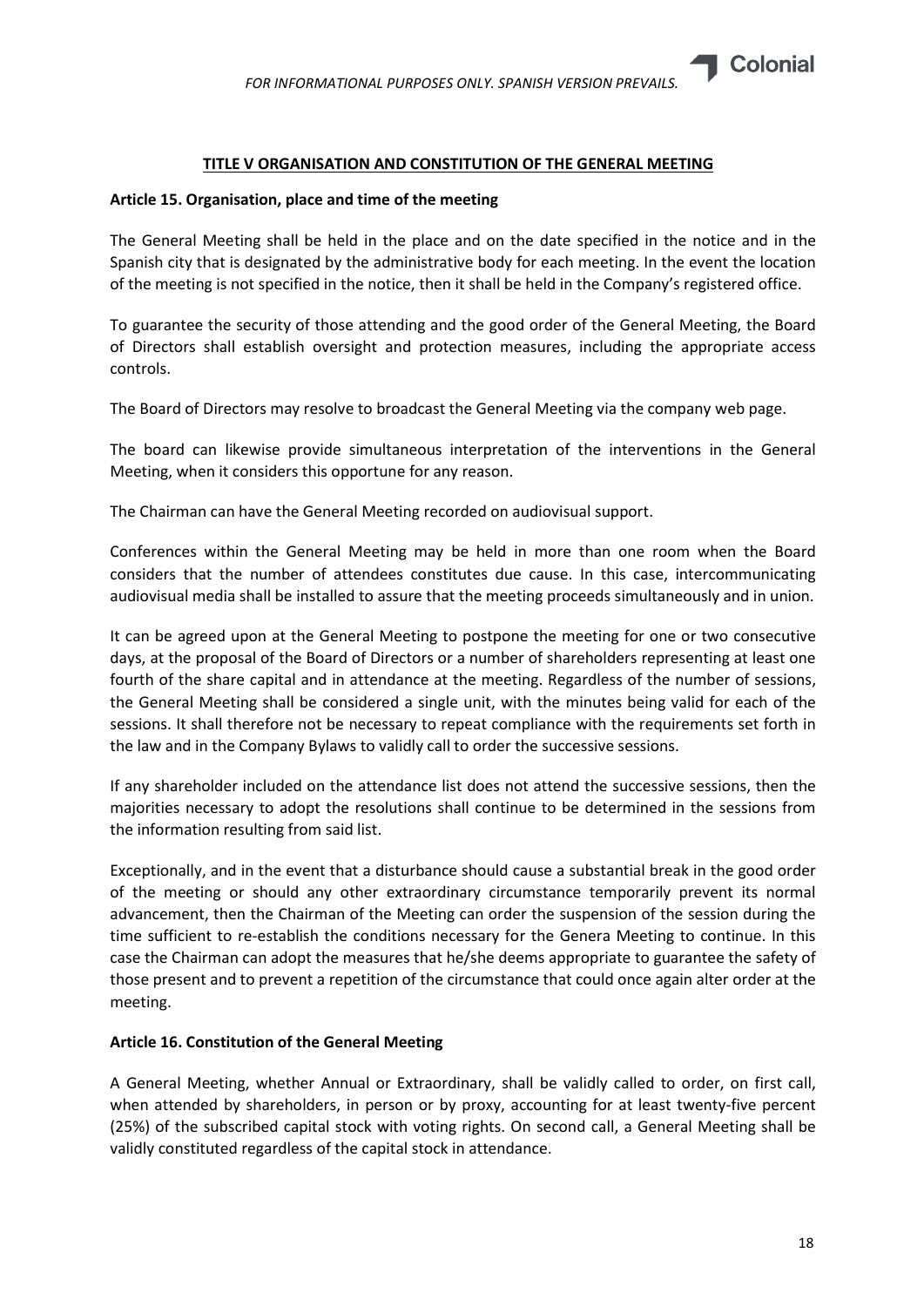

Notwithstanding the provisions of the preceding paragraph, for it to be possible at a General Meeting to validly agree upon increasing or reducing the share capital or any other modification of the Company Bylaws, issuing bonds that can be converted into shares or those bonds which allow the holder to receive a share of the Company profits, suppressing or limiting the pre-emptive rights of new shares, in addition to the transformation, merge, demerger or overall assignment of the assets and liabilities, the transfer of the registered office abroad or any other matter determined by law, said General Meeting must be attended, on first call, by shareholders, directly or by proxy, accounting for at least fifty percent (50%) of the subscribed share capital with voting rights. On second call, the attendance of twenty-five percent (25%) of the capital stock shall suffice.

The provisions of this article shall be understood as without prejudice to the reinforced quorum required for constitution or voting that may be established by law or these bylaws.

Shareholders who cast an absentee vote pursuant to the corresponding call for a meeting, shall be counted as present for the purposes of constituting the General Meeting.

The absence of shareholders after the General Meeting has been called to order shall not affect the validity of the meeting.

The attendance of members of the Board of Directors shall not be required to validly call the General Meeting to order.

# Article 17. Chairman, Secretary and the Bureau of the General Meeting

The Chairman of the Board of Directors shall serve as Chairman of the General Meeting, or failing which, the most senior Vice President among those appointed; and, as Secretary, either the Secretary or Vice Secretary to the Board of Directors. In the absence of those mentioned above, the Chairman and Secretary of the presiding board shall be designated by the shareholders in attendance at the General Meeting.

The remaining members of the Board who attend the General Meeting shall form the presiding board of the Meeting, together with the Chairman and Secretary.

The Chairman of the Board shall lead the meeting, resolve any questions that may arise on the attendance list and on the content of the agenda, give the floor to shareholders who request to speak and when he/she deems it appropriate he/she shall indicate when a vote will be made on the resolutions and proclaim the result of the votes and in general he/she shall exercise all of the powers necessary for the General Meeting to be carried out, including interpreting the provisions of these Regulations.

# Article 18. Formation of the attendance list

Before turning to the Agenda, a list of those in attendance shall be made, stating the capacity or representation of each, and the number of shares they own or represent.

The person attending the meeting may accredit his/her right to attend with his/her corresponding entrance ticket or validly issued certificate of legitimacy, exhibiting the documents that accredit his/her identity and, where applicable, his/her ownership or representation of the shares required, at least five (5) days prior to the scheduled General Meeting date.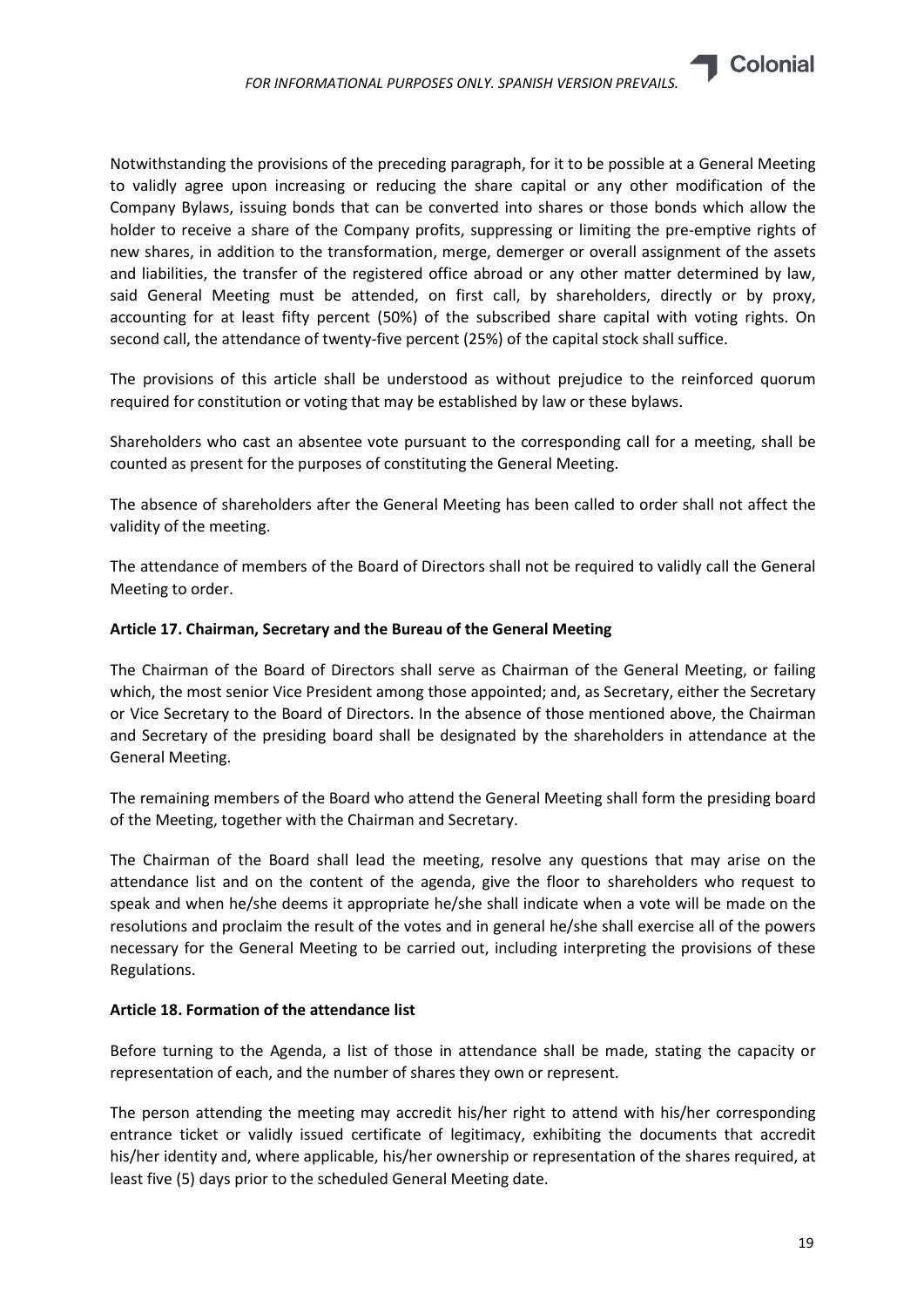

Shareholders or their representatives, as the case may be, who enter the location of the General Meeting after the General Meeting has already begun deliberating the agenda shall not be included in the attendance list.

Nevertheless, the Chairman may extend closing the attendance list for a few minutes, in order to take care of crowds of shareholders who appear at the last minute. In this case, a provisional closure can be made in order to accredit that a quorum exists to validly constitute the General Meeting. In any event, the final closing of the list and consequent determination of the existence of a quorum shall be completed before beginning to discuss the items on the agenda.

At the end of the list, the number of shareholders present or represented shall be determined, as well as the amount of capital stock they represent, specifying to the number of shareholders with voting rights.

The attendance list signed by the Secretary and with the approval of the Chairman shall be included at the beginning of the minutes or attached therefore. When the minutes are notarized, the list of attendees need only to be attached to said minutes.

The list of attendees may also be included in a manual or computer file.

# TITLE VI HOLDING AND THE PROCESS OF THE GENERAL MEETING

# Article 19. Beginning of the meeting

The Chairman or the Secretary, if delegated by the Chairman shall read the notice, and acknowledge it as read if no shareholder so opposes. He/she shall report on attendance at the General Meeting, specifying the number of shareholders with voting rights who are present either personally or through a representative, as well as the number of shares corresponding to each of them and the percentage of share capital represented.

The Chairman shall then declare whether the requirements to validly constitute General Meeting have been met. In the event of the provisional closure of the attendance list as described in the foregoing article, the information referred to in that provisional closure can initially be read, and the Chairman can declare the General Meeting validly constituted and determine the items on the agenda that may be addressed based on that information. Upon closing the final attendance list and before opening discussions and voting on the items on the agenda, the information from the final list shall be read, and the Chairman shall ratify the declaration that the General Meeting is quorate, and determination of the items on the agenda that may be addressed. The information to be considered for all purposes shall be that found on the permanent list.

After the Chairman has declared the General Meeting as validly constituted, he/she shall give the floor to the Notary Public, if present, to ask those attending if they have any reserve or objection regarding the information given and the valid constitution of the Meeting. Whoever wishes to express their reserve or objection shall do so, after providing his/her name and the number of shares owned or represented by him/her to the Notary Public, if present, so that this information can be included in the minutes of the meeting.

**Colonial**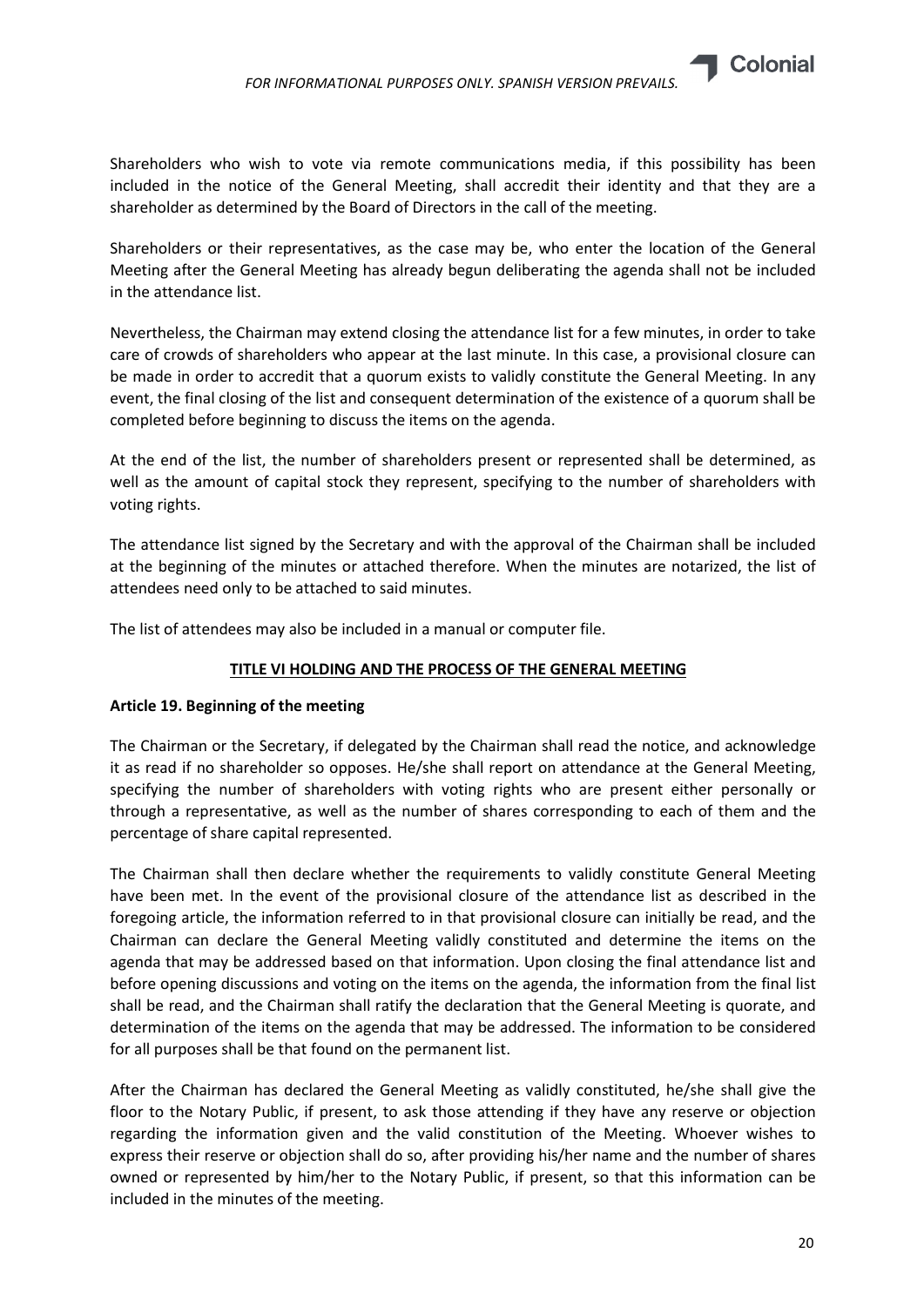

# Article 20. Development of the General Meeting. Shareholder interventions at the General Meeting

After the General Meeting has been called to order, the Chairman shall invite the shareholders who wish to speak at the General Meeting either to request information or to make a statement related to the items on the agenda, so that this can be stated before the Notary Public or before the Board of Directors, where applicable, and as previously indicated through their entrance ticket or corresponding certificate with their name and the number of shares owned or represented by them, where applicable.

The administrators can include in the notice for the General Meeting the interventions and proposed resolutions that pursuant to law they intend to present to those who will attend the meeting via electronic media. In the event this possibility is contemplated in the call for the General Meeting, the Company must be notified before the General Meeting is constituted. This notice shall describe the periods, forms and ways to exercise the shareholders' rights provided by the directors to allow the orderly progression of the General Meeting.

Once the presiding board of the General Meeting has the list of shareholders who wish to intervene in the General Meeting and after this has been announced by the Chairman of the General Meeting or the people named for this purpose in the corresponding reports, the Chairman shall open the floor for comment by the shareholders before voting on the matters included in the agenda. Shareholders shall intervene in the order in which they are called by the Board.

If the shareholder intervening wishes to have his/her intervention recorded in the minutes of the General Meeting in writing, he/she shall provide the Notary Public or the directing board with a copy of his/her intervention at that time so that it can be compared with his/her speech.

The Chairman in use of his/her powers can regulate the course of the interventions. More specifically, and without prejudice to other activities, the Chairman:

- (i) can postpone the time initially assigned to each shareholder, as he/she deems appropriate;
- (ii) can request that the speaker clarify any questions that were not understood or that were not sufficiently explained during the intervention;
- (iii) can call the intervening shareholders to order so that their intervention is limited to the matters of the General Meeting and so that they abstain from making any improper statements or from using their right in an abusive or obstructionist manner;
- (iv) can announce to the speaker that his/her time is about to expire so that they can adjust their speech; and when the time allotted for their intervention has expired or if they persist in the conducts described in the sub paragraph above, he/she can withdraw their right to speak; and
- (v) if he/she considers that the intervention could alter the order and the normal progression of the meeting, he/she can ask that they abandon the building and, if applicable, adopt the measures necessary to comply with this action.

The Chairman, pursuant to law, shall provide the information or clarifications requested; he/she can, however entrust this mission to any of the administrators who are present, to a member of the presiding board, or to any officer, employee, expert or adviser of the Company, as he/she sees fit depending on the matter involved.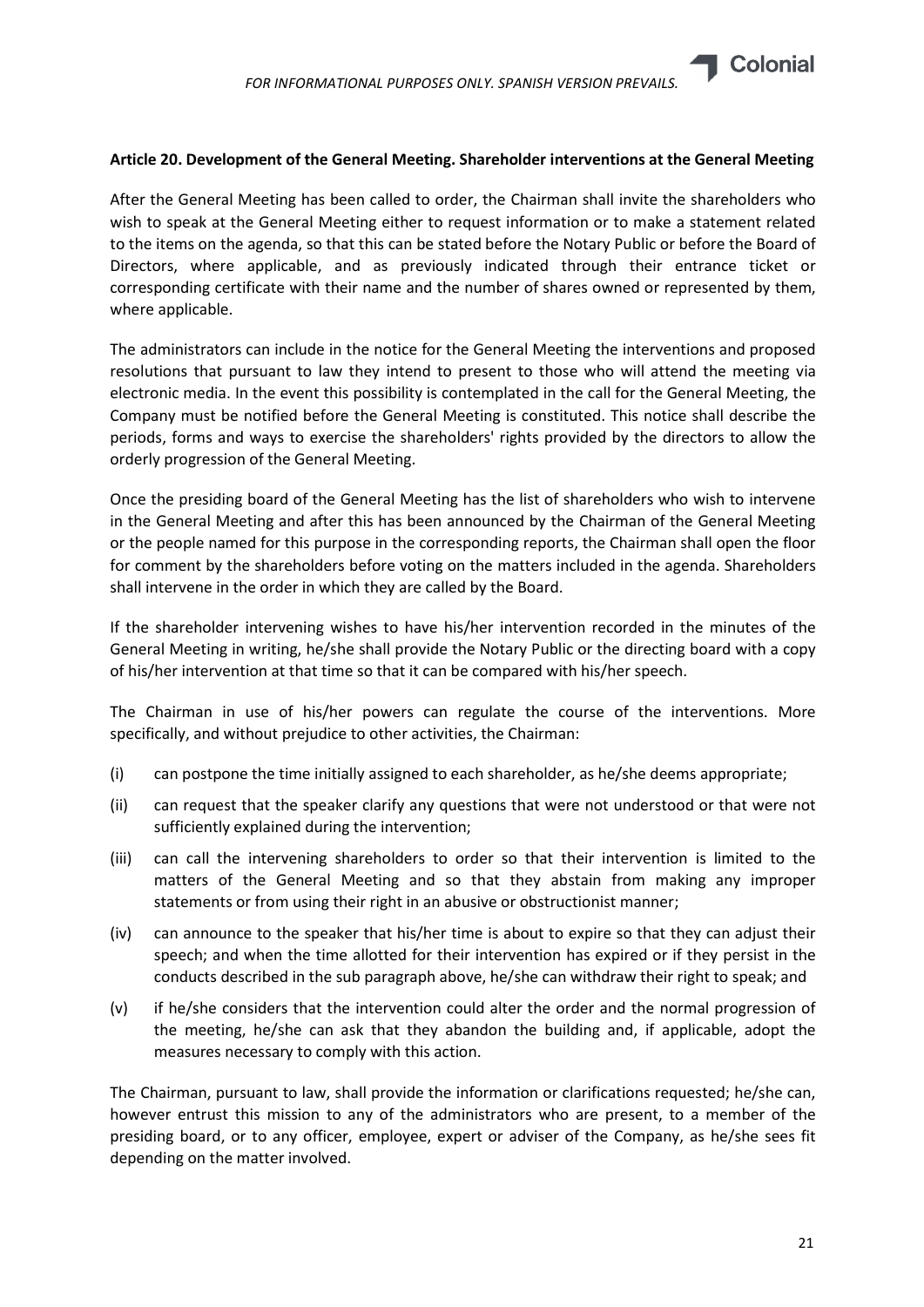

The Chairman can respond individually to the interventions of the shareholders at the conclusion of their intervention, or jointly at the conclusion of all interventions. In the latter case, he/she can provide the information or clarifications requested either individually or grouped by subjects but always in accordance with the provisions of Article 10 of these Rules

# Article 21. Information during the General Meeting

During the course of the General Meeting the shareholders will be able to verbally request the information or clarifications that they deem appropriate regarding the matters included in the agenda, as well as the clarifications that they deem necessary regarding the information available to the public that may have been facilitated by the Company to the Spanish Securities Market Commission from the date of the last General Meeting, and regarding the auditor's report. The information or clarifications requested shall be facilitated by the Chairman, although he/she may, due to the nature of the information, entrust that duty to another member of the presiding board or to an appropriate expert.

In the event that it is impossible to satisfy the shareholder's right to information at that time, then the directors shall provide that information in writing within seven (7) days after the conclusion of the General Meeting.

The information requested can be denied only in accordance with the provisions of Article 10 of these Regulations. However, when the information requested is clear and expressly and directly available to all shareholders on the Company's website in a question-answer format, the administrators can limit their reply to the information on the Company's website.

# Article 22. Adoption of resolutions

At the conclusion of the shareholder interventions, the proposed resolutions on matters included in the agenda or on matters that by law are not required to be included in the agenda, shall be submitted for vote.

Company resolutions shall be adopted at the General Meeting by a majority of the shareholders present either personally or through a representative; a resolution shall be understood as adopted when it obtains more votes in favor than against the present or represented capital stock.

Resolutions to increase or reduce share capital and any other amendment of the Company Bylaws, resolutions to issue bonds that are convertible into shares or bonds that grant bondholders a share in company profits, resolutions to limit or eliminate the right to first refusal on new shares, as well as to transform, merge, demerge or overall assign assets and liabilities, to change the Company's registered office to a foreign country or any other resolutions determined by law, if the present or represented share capital at the meeting exceeds fifty percent (50%), shall require approval by an absolute majority. However, the favorable vote of two thirds of the capital present or represented on the vote shall be required when, on second call, shareholders representing twenty-five percent (25%) or more of the subscribed capital stock with voting rights are in attendance but without reaching fifty percent (50%).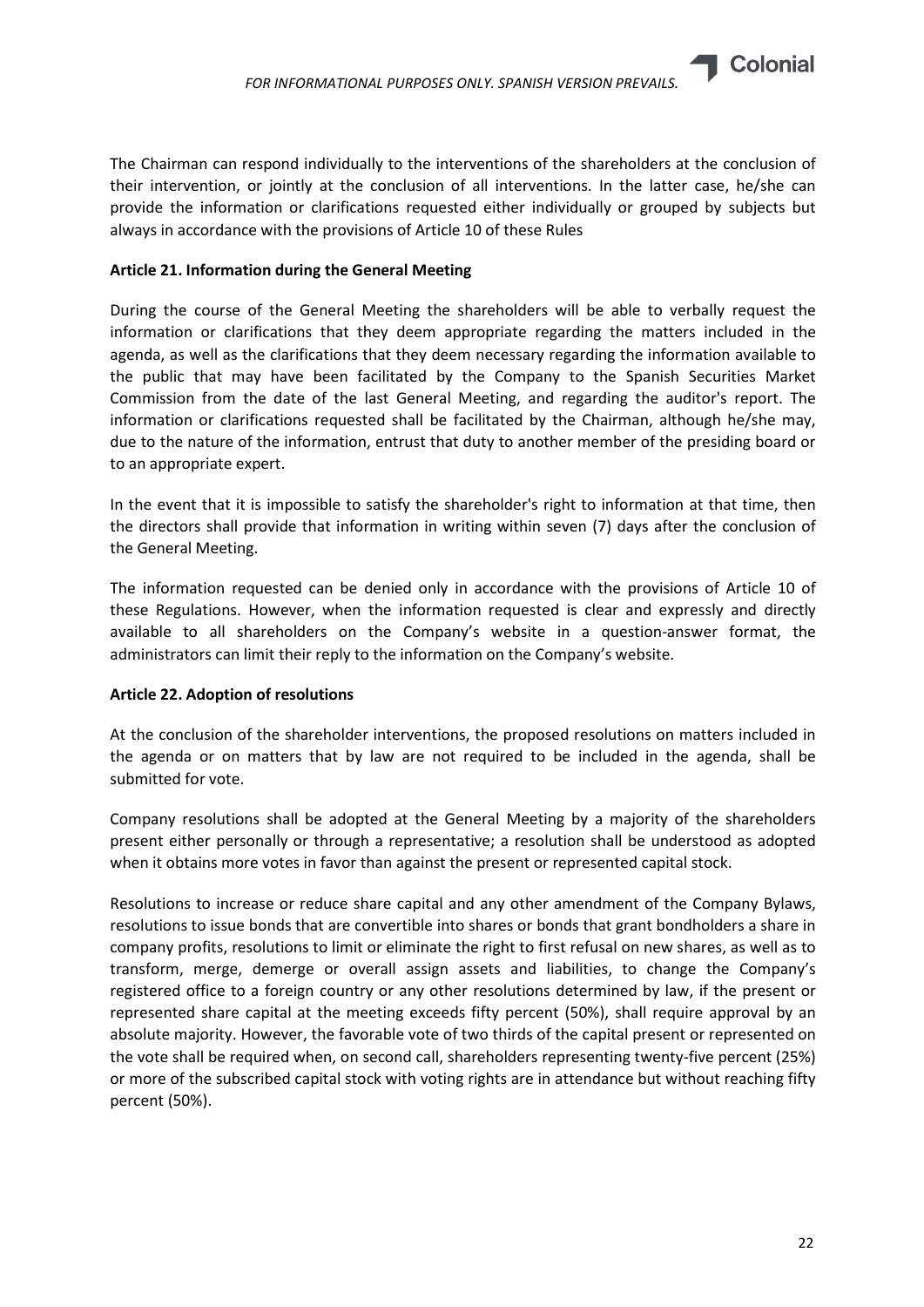

Each share carries one vote.

Matters that are substantially independent shall be voted on separately so that shareholders can separately exercise their preferred votes. In any event, even though included in the same point on the agenda, the following matters shall be voted on separately: (i) the appointment, ratification, reelection or removal of each Director; (ii) the amendment of the Bylaws, of each article or group of articles that are self-regulated; and (iii) matters that are so required by law or the bylaws.

Entities that appear to be legitimate shareholders by virtue of the accounting record but who act on behalf of different individuals can divide their vote and cast it in different ways in compliance with the orders that they have received.

These intermediary entities can likewise delegate the vote to each of the indirect owners or third parties designated by them, with no limitations on the number of delegations granted.

Proposed resolutions that are formulated by the Board of Directors with respect to each point of the agenda shall be submitted to a vote, followed by votes on other proposals formulated, if any, by order of temporary priority. In any event, upon approval of the proposed resolution, all other resolutions that are associated with the same matter that are incompatible with the resolution adopted shall automatically be abandoned, and therefore not be submitted to a vote.

It will not be necessary for the Secretary to first announce or read the texts of the proposed resolutions whose texts have been made available to shareholders prior to the session, except when a shareholder requests this for some or all of the proposals, or when the Chairman considers it opportune. In any event, the Secretary shall indicate the point on the agenda that refers to the resolution proposed for a vote.

The Secretary can likewise explain or read a summary of the proposed resolutions whose texts were made available to shareholders prior to the session.

As a general rule, and in order to help the General Meeting process along, and based on the assumption that all shareholders who leave the meeting prior to the vote without leaving note of their withdrawal and the agenda in discussion at the time that they leave, vote in favor of the proposals either made or assumed by the Board with respect to the items included in the agenda, then the procedure for voting and determining the vote is as follows:

a) When resolutions are regarding matters included in the agenda, votes corresponding to all of the shareholders attending the meeting either personally or by representative, according to the attendance list, shall be considered or assumed by the Board of Directors to be in favor, except: 1) votes corresponding to shares whose owners or representatives have informed the Secretary, or the Secretary's office, that they will leave the meeting prior to the vote at hand; 2) votes in favor; 3) abstentions; 4) blank votes, if any.

For purposes of the vote, the Chairman or the person appointed by the Chairman shall ask for votes against the proposal made, followed by abstentions, making it unnecessary to state the votes in favor.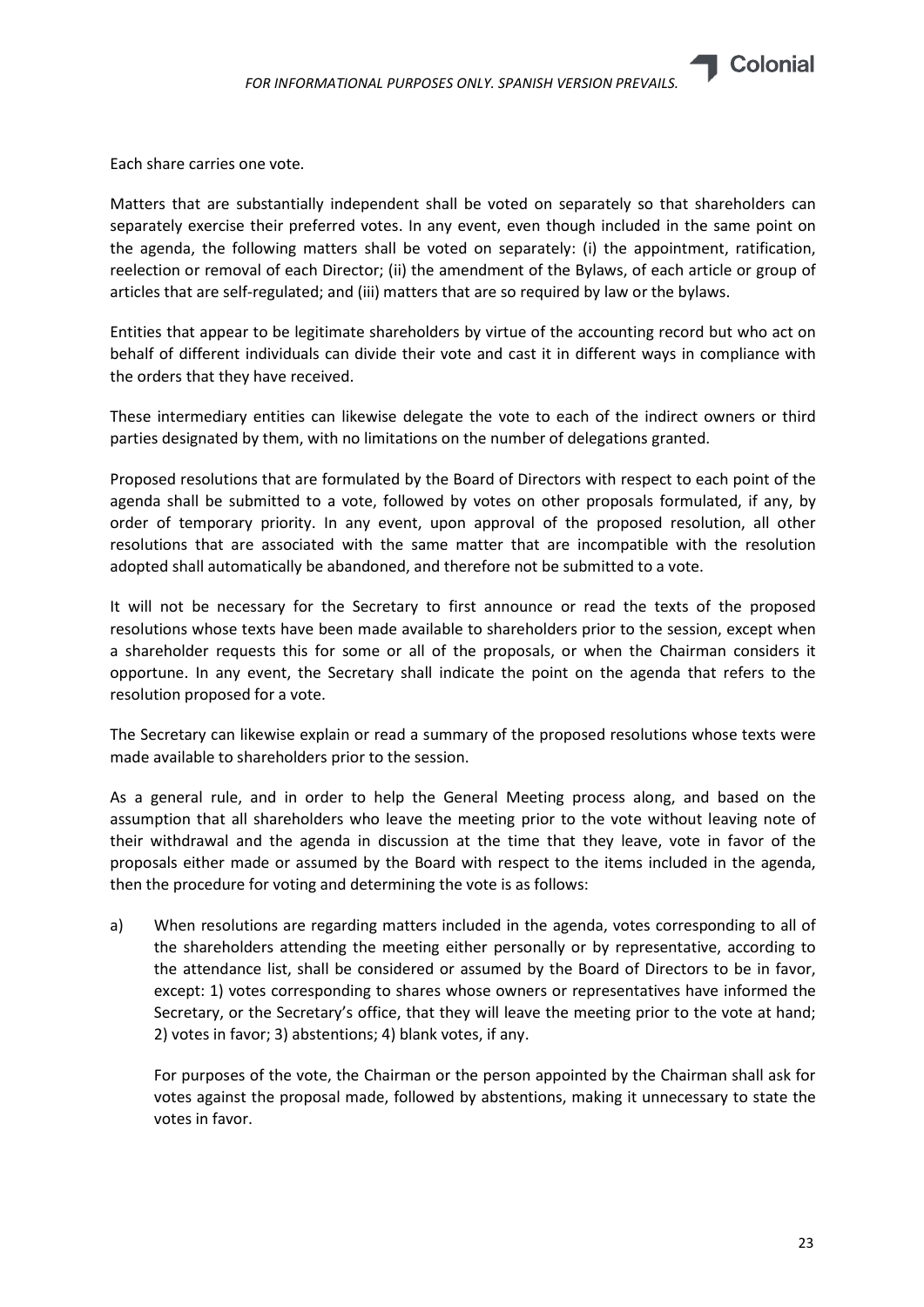Blank votes shall be taken into account only when the shareholders expressly request, even though the Chairman or the person appointed by the Chairman does not ask about this.

b) When resolutions are regarding matters not included in the agenda, votes corresponding to all shareholders attending the meeting either personally or by representative, according to the attendance list, shall be either considered or assumed by the Board of Directors to be in favor of the proposal, except: 1) votes corresponding to shares whose owners or representatives have informed the Secretary, or the Secretary's office, that they will leave the meeting prior to the vote at hand; 2) votes in favor; 3) abstentions; 4) blank votes, if any.

Notwithstanding the above, when any legitimate shareholder has exercised his/her right to complete the agenda or to present newly proposed resolutions prior to the date of the General Meeting, then the Company shall submit these items or alternative proposals to a vote, following the same rules for voting as those formulated by the Board of Directors, especially the assumptions or deductions made regarding the nature of the votes.

For purposes of the vote, the Chairman or the person appointed by the Chairman shall ask for votes in favor of the proposal made, followed by abstentions, making it unnecessary to state the votes against.

Blank votes shall be taken into account only when the shareholders expressly request, even though the Chairman or the person appointed by the president does not ask about this.

Any shareholder who wishes to inform the Secretary, or –the Secretary's office, that he/she is leaving the meeting shall do so in a written note signed by the shareholder or his representative, indicating the number of shares owned and/or represented and the point of the agenda prior to the vote in which he/she left the meeting. The card, if any, that was delivered to the shareholder or representative, where applicable, at the time that he/she was registered on the attendance list, and provided for the purpose of a written vote, can be used for the above purposes.

Notwithstanding this, another voting system can be established, if the Chairman considers this more appropriate, which helps prove that the favorable votes necessary were obtained to pass the resolution, as evidenced by the minutes with respect to the results of the vote. This voting system could include a written vote using the ticket supplied in the Meeting, incorporating the booths and the systems that are available to register attendance or the technical media available to allow a vote as is done in a General Meeting. In any event, and regardless of the voting system used, shareholders can demonstrate their opposition to a resolution in the minutes of the General Meeting. If the vote was not verbal, then they shall expressly state this before the Secretary and the Notary Public, if the Notary Public were to notarize the minutes of the General Meeting.

If two shareholders have not been appointed by the Board as observers, then the Chairman and the Secretary shall be responsible for any recount.

**Colonial**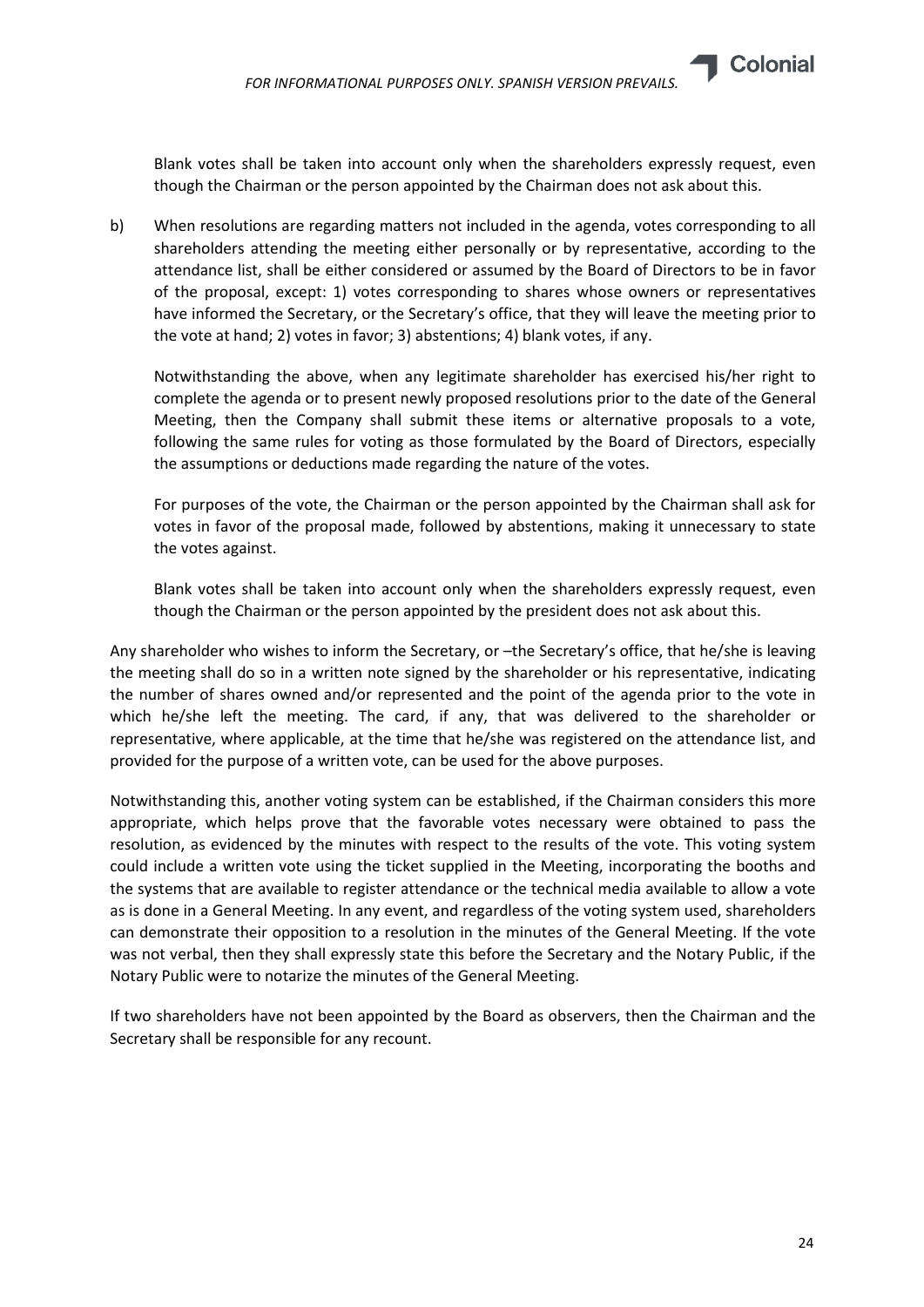

For each resolution, the number of shares with respect to the number of valid votes cast will be determined, as well as the proportion of share capital represented by such votes, the aggregate number of valid votes, the number of votes in favor and against each resolution and, applicable necessary, the number of abstentions.

# TITLE VII CONCLUSION OF THE MEETING AND MINUTES OF THE GENERAL MEETING

# Article 23. Conclusion of the meeting

After all matters included in the agenda have been debated and all pertinent votes completed, the Chairman shall close the meeting.

# Article 24. Minutes of the General Meeting

The minutes of the General Meeting shall be drafted by the Secretary and contain all of the resolutions passed and the requirements and circumstances that must be met pursuant to current regulations.

The minutes of the General Meeting shall be approved by the Board at the end of the meeting or, failing this, within fifteen (15) days by the Chairman and two comptrollers/shareholders, one on behalf of the majority and the other on behalf of the minority.

The minutes passed by either of these two means shall be executable as of the date they were passed.

The certifications of the minutes shall be issued and the resolutions shall be notarized by those with legitimate power to do so, as determined by these bylaws and the Commercial Registry Regulations.

# Article 25. Notarised minutes of the General Meeting

The administrators may require the presence of a Notary Public to notarize the minutes of a General Meeting and shall be required to do so if, five (5) days prior to the General Meeting, his/her presence were so requested by shareholders representing at least one percent (1%) of the share capital. In this case resolutions shall only be effective if they are set forth in the notary certificate.

The notary certificate, which shall serve as the minutes of the General Meeting, shall not require approval or the signature of the Chairman or Secretary of the General Meeting, and must be transcribed into the Company's Minutes Ledger. Resolutions included therein may be executed from the date they are passed.

# TITLE VIII PUBLICATION OF RESOLUTIONS

# Article 26. Publication and recording

Resolutions that require recording shall be presented for recording with the Commercial Registry and for publication in the Official Gazette of the Commercial Registry, in accordance with applicable legislation.

The resolutions that were approved and the results of the votes shall be published, in full, on the Company's web page within five (5) days after the conclusion of the General Meeting, and reference made to the same in the Annual Corporate Governance Report.